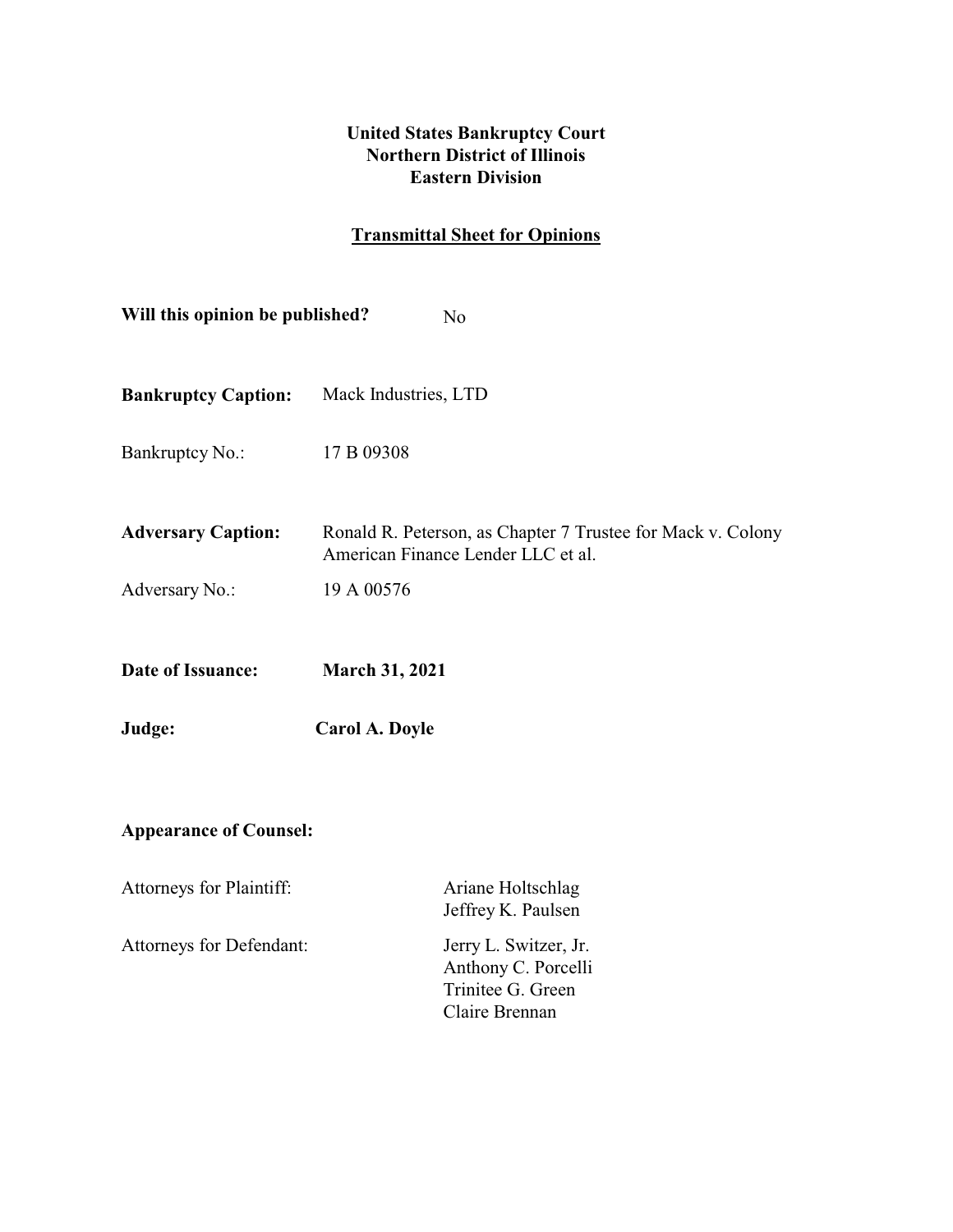# **United States Bankruptcy Court, Northern District of Illinois**

| Name of Assigned Judge | Carol A. Doyle                                                                                    | Case No.             | 17 B 09308 |
|------------------------|---------------------------------------------------------------------------------------------------|----------------------|------------|
| <b>DATE</b>            | March 31, 2021                                                                                    | <b>ADVERSARY NO.</b> | 19A00576   |
| <b>CASE TITLE</b>      | Ronald R. Peterson, as Chapter 7 Trustee for Mack v. Colony American<br>Finance Lender LLC et al. |                      |            |

# **DOCKET ENTRY TEXT**

The Defendants' Motion to Dismiss is granted. All claims are dismissed except the claim in Count 1 to avoid fraudulent transfers based on constructive fraud against Mack LOC I LLC.

**[For further details see text below.]**

# **STATEMENT**

 Ronald Peterson filed this adversary proceeding as the chapter 7 trustee of three debtors: Mack Industries II LLC, Mack Industries V LLC, and Mack Industries VI LLC (collectively "the Debtors"). They are all related to the principal debtor in this group of cases - Mack Industries, LLC ("Mack"). The trustee sues three defendants: Colony American Finance Lender LLC ("Colony"), CAF REO-1 LLC ("CAF"), and Mack LOC I LLC ("LOC I"). He seeks to avoid transfers of real property from the Debtors to LOC I as fraudulent based on constructive fraud and actual fraud. He also seeks to pierce the corporate veils of CAF and LOC I to recover the value of the transfers from Colony.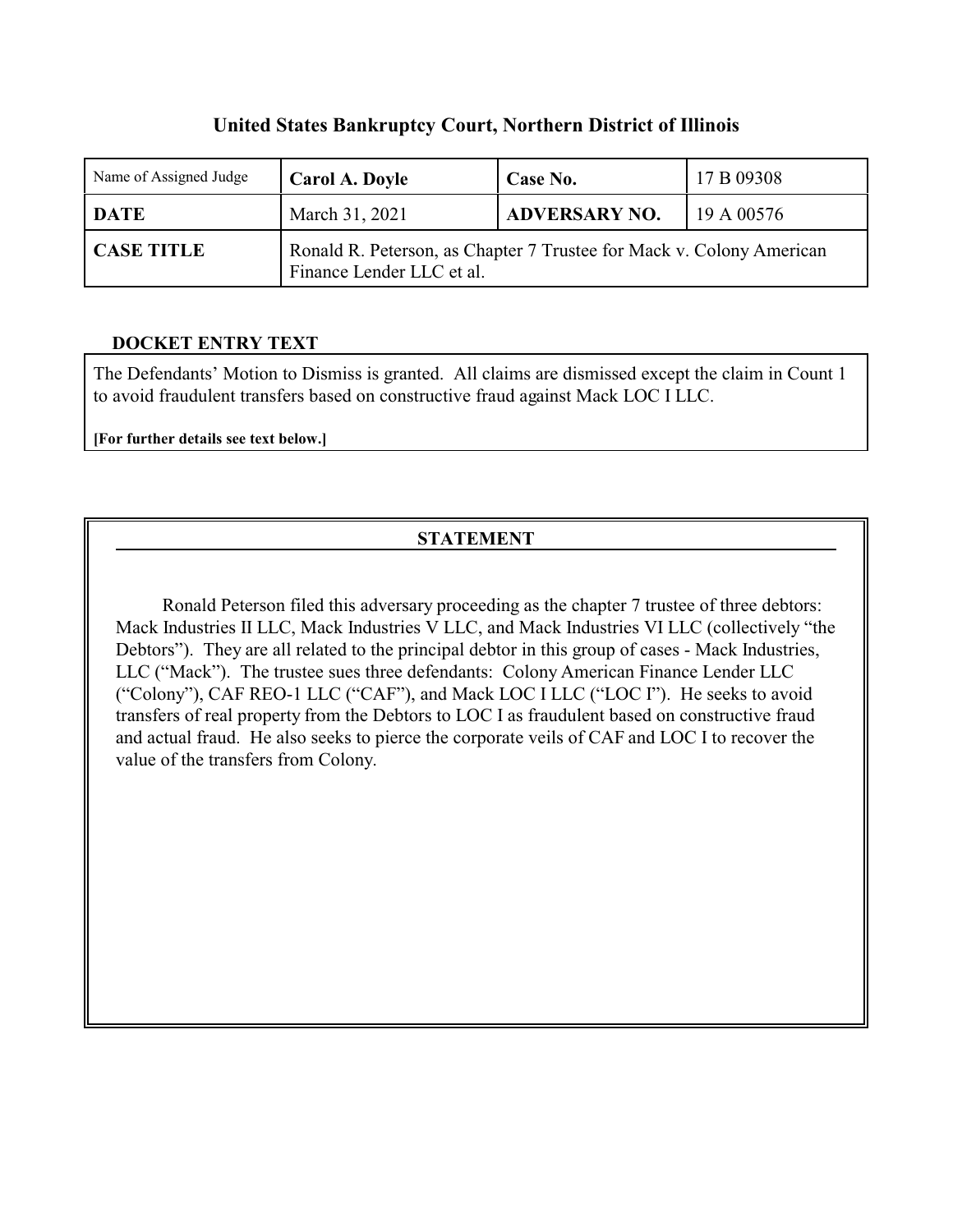The defendants moved to dismiss, arguing that the trustee cannot recover the value of any alleged fraudulent transfer from Colony under  $\S$  550(a)(1) of the Bankruptcy Code and that the trustee failed to allege fraud with particularity because the scheme to defraud he alleges is not connected to the transfers. The defendants also contend that the trustee failed to allege facts to support his veil piercing claims against LOC I and CAF. The defendants are correct. The motion to dismiss will be granted.

#### 1. Background

The trustee filed approximately 400 adversary complaints seeking to avoid transfers that were allegedly fraudulent or preferential. In almost all of those cases, he sued as trustee of two chapter 7 debtors: Mack and Oak Park Avenue Realty, Ltd. ("Oak Park"). He alleged that transfers were fraudulent because Mack was trying to deplete its assets to prevent one of its creditors from collecting from it.

According to all of the complaints, Mack had a contract to manage hundreds of properties owned by American Residential Leasing Company LLC. Mack was required to lease the properties, maintain them, pay the property taxes, and pay certain rental and other fees to American Residential. In mid-2014, Mack tried to renegotiate the contract with American Residential. During negotiations, a Mack vice president allegedly threatened that Mack would deplete its assets so American Residential could not collect if it refused to renegotiate. The trustee contends that Mack carried out this plan by using its assets for the benefit of other entities. He seeks to recover from many parties who purchased property from Mack or a related entity and then hired Oak Park to manage the properties, including collecting rent from tenants. Mack often paid those parties even though Oak Park owed them the money. The trustee is also attempting to recover from parties who provided goods and services to Mack that Mack used to improve properties owned by other entities. Thus, in most of his adversary proceedings, the trustee is trying to recover payments made by Mack to parties it did not owe or who improved property owned by others.

This case is different. It does not involve payments or transfers made by Mack. Here, the trustee is suing an entity (Colony) that loaned money to a Mack-related entity - LOC I - secured by mortgages on properties owned by LOC I. The trustee alleges that one way that the McClellands, who owned the various Mack entities, carried out their scheme to defraud American Residential was by organizing LOC I in November 2015. Amended Complaint ¶ 65. LOC I was owned by LOC III, which was owned by James K. McClelland. Am. Compl.  $\P$  67. The McClellands caused the transfer of 169 parcels of real property from the Debtors to LOC I to add "a further barrier to prevent American Residential from collecting its debt." Am. Compl. ¶ 68. In December 2015, LOC I entered into a revolving loan agreement with Colony for up to \$15 million. The total loan amount was later raised to \$30 million. Am. Compl. ¶ 69. The purpose of the loan was to allow LOC I to acquire and renovate real estate. Am. Compl. ¶ 70. Under the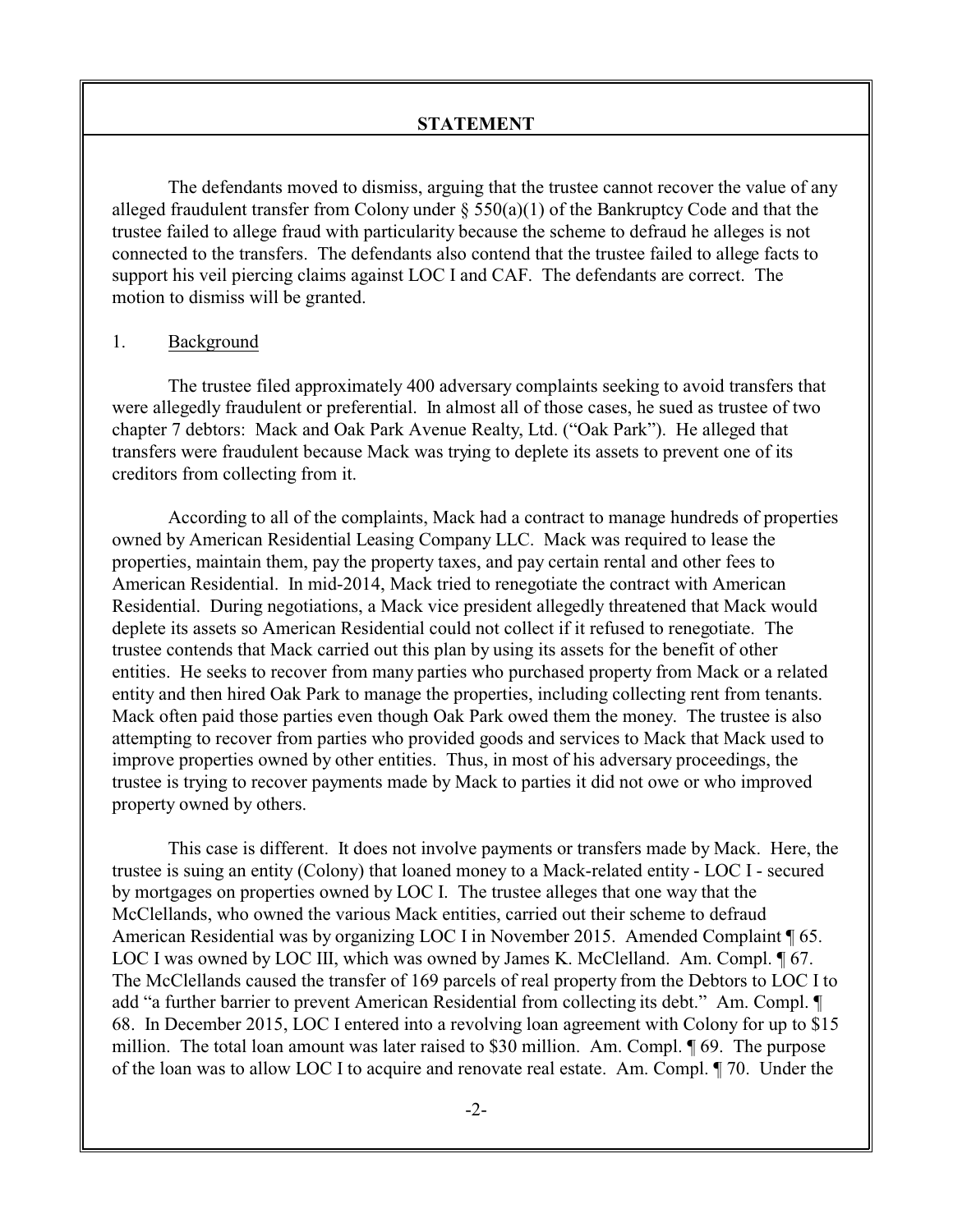terms of the loan, Colony would advance the lesser of 75% of the value of each parcel of real estate LOC I acquired, or 85% of the cost of the property and its expected renovation. Am. Compl. ¶ 70. Colony's loan to LOC I was secured by the real estate that LOC I acquired. Am. Compl. ¶ 71. To further secure Colony's loan to LOC I, LOC III pledged its membership interests in LOC I to Colony. Am. Compl. ¶ 72.

In 2015, the Debtors owned many parcels of real estate in the Chicago area. Am. Compl. ¶ 73. Between April and October 2016, each of the Debtors transferred multiple parcels of property to LOC I (totaling 169 properties).<sup>1</sup> The trustee defines these transfers of real property from the Debtors to LOC I as the "Transfers" he seeks to avoid and recover. Am. Compl. ¶ 74. By transferring the properties, the Debtors transferred the equity in those properties to LOC I. Am. Compl. ¶ 75. There were valid mortgages on various properties but "the Debtors had an average of 30% equity in the properties they transferred to LOC I." Am. Compl. ¶ 76. Some mortgages asserted against properties were not valid because a Mack entity other than the one that owned the property at the time purported to grant the mortgages. Am. Compl. ¶ 77. The properties transferred by the Debtors to LOC I became collateral for the Colony loan. Am. Compl. ¶ 78.

The Transfers were grouped into eight transactions or draws. Each draw had a closing where all the steps of the transaction occurred as simultaneously as possible. Am. Compl.  $\P$  79. For each draw, the Debtors would transfer a group of properties to LOC I, Colony would advance a portion of the total available loan amount, prior mortgages on the properties were paid and released, and Colony would obtain mortgages on the properties transferred. Am. Compl. ¶ 79. The Debtors transferred approximately \$12.2 million in equity in the properties to LOC I to secure the Colony loan. Am. Compl. ¶ 89. This estimate of equity is based on "the values that Colony assigned to each property at the time of the draw after obtaining a professional valuation," with three exceptions. Am. Compl. ¶ 90. By January 2017, LOC I had defaulted on the loan and Colony declared a default. Am. Compl. ¶ 91.

Colony then "took steps to liquidate its collateral as quickly as possible and to attempt to insulate itself from future potential liability." Am. Compl. ¶ 92. Colony held a UCC sale of LOC III's membership interests in LOC I. At the UCC sale, Colony credit bid a portion of the outstanding balance on its loan and acquired the membership interests in LOC III. Am. Compl. ¶ 93. At the conclusion of the sale, Colony caused the membership interests to be transferred to CAF, "its designee and wholly owned special purpose entity/subsidiary." "Colony (through CAF) became the holder of 100% of the membership interests" of LOC I, "and it assumed control of management of LOC I and its properties." Am. Compl. ¶ 95. Colony then caused LOC I to sell the real estate "quickly and below market value, and to use the proceeds to pay

<sup>&</sup>lt;sup>1</sup>Other entities transferred an additional 9 properties to LOC 1. Am. Compl.  $\P$  74.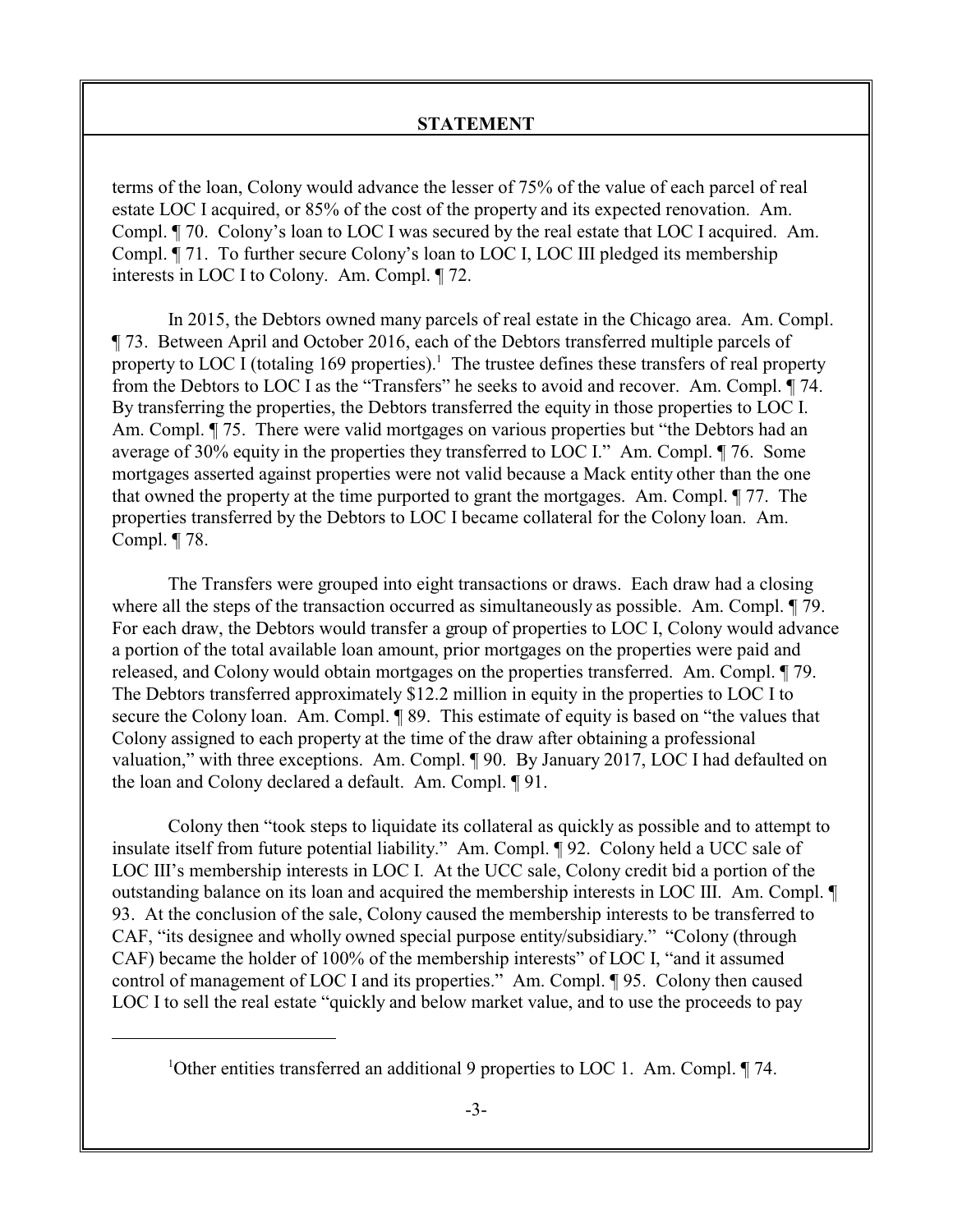Colony's debt." Am. Compl. ¶ 96. Colony caused LOC I to sell 136 properties for a total of approximately \$12.8 million. Am. Compl. ¶ 98. Just "months earlier," Colony had valued these 136 properties at approximately \$24.7 million. Colony then "caused LOC I's status with the Secretary of State to be changed to 'revoked' as of May 11, 2018." Am. Compl. 199.

Colony was aware of the Debtors' and Mack's bankruptcies and filed a proof of claim in the Mack bankruptcy case seeking \$6.9 million for conversion, misappropriation, fraud, aiding and abetting fraud, conspiracy to defraud, tortious interference of contract, fraudulent transfer, and/or unjust enrichment. Am. Compl. ¶ 100. There is "no evidence" that Colony made any attempt to ascertain LOC I's general financial condition "or to pay or even give notice to LOC I's other creditors, including the Debtors." Am. Compl. ¶ 101. In various court filings, "Colony admitted that it was the party in control of LOC I, that it caused LOC I to sell its real estate, and that it applied the net proceeds of the property sales to its debt." Am. Compl. ¶ 102. Creditors existed with standing to bring an action against the Debtors to avoid the transfers described in the complaint under applicable non-bankruptcy law, including American Residential. Am. Compl. ¶ 103.

The trustee asserts claims against Colony and LOC I in Count 1 to avoid the transfers of real property from the Debtors to LOC I as fraudulent based on constructive fraud under 11 U.S.C.  $\S$  544(b)(1), 548(a)(1)(B), and 550(a) and 740 ILCS 160/5(a)(2), 6(a) and 8(a). In Count 2, he seeks to avoid the transfers as fraudulent based on actual fraud under 11 U.S.C. §§ 544(b)(1), 548(a)(1)(A) and 550(a) and 740 ILCS 160/5(a)(1) and 8(a). In Count 3, the trustee seeks to pierce the corporate veils of LOC I and CAF to hold Colony liable for the allegedly fraudulent transfers made by the Debtors to LOC I.

The defendants move to dismiss on a number of grounds, including: (1) the trustee has failed to state a claim in Counts 1 and 2 that he can recover against Colony under  $\S 550(a)(1)$  of the Bankruptcy Code because Colony was neither the initial transferee nor a party for whose benefit the transfers were made; (2) the trustee failed to allege an actual fraud claim in Count 2 with particularity, and specifically the trustee failed to connect the fraudulent scheme he alleged to the transfers he seeks to avoid; and (3) the trustee failed to allege facts to support his claims to pierce the corporate veils of LOC I and CAF. The defendants are correct on each of these arguments.

### 2. Claim under Section 550(a)(1)

The trustee brings the fraudulent transfer claims in Counts 1 and 2 to avoid the transfers from the Debtors to LOC I and recover the value of the transfers from both Colony and LOC I. Colony argues that the trustee fails to state a claim that he can recover against it under §  $550(a)(1)$  of the Bankruptcy Code, 11 U.S.C. §  $550(a)(1)$ . Section  $550(a)(1)$  allows the trustee to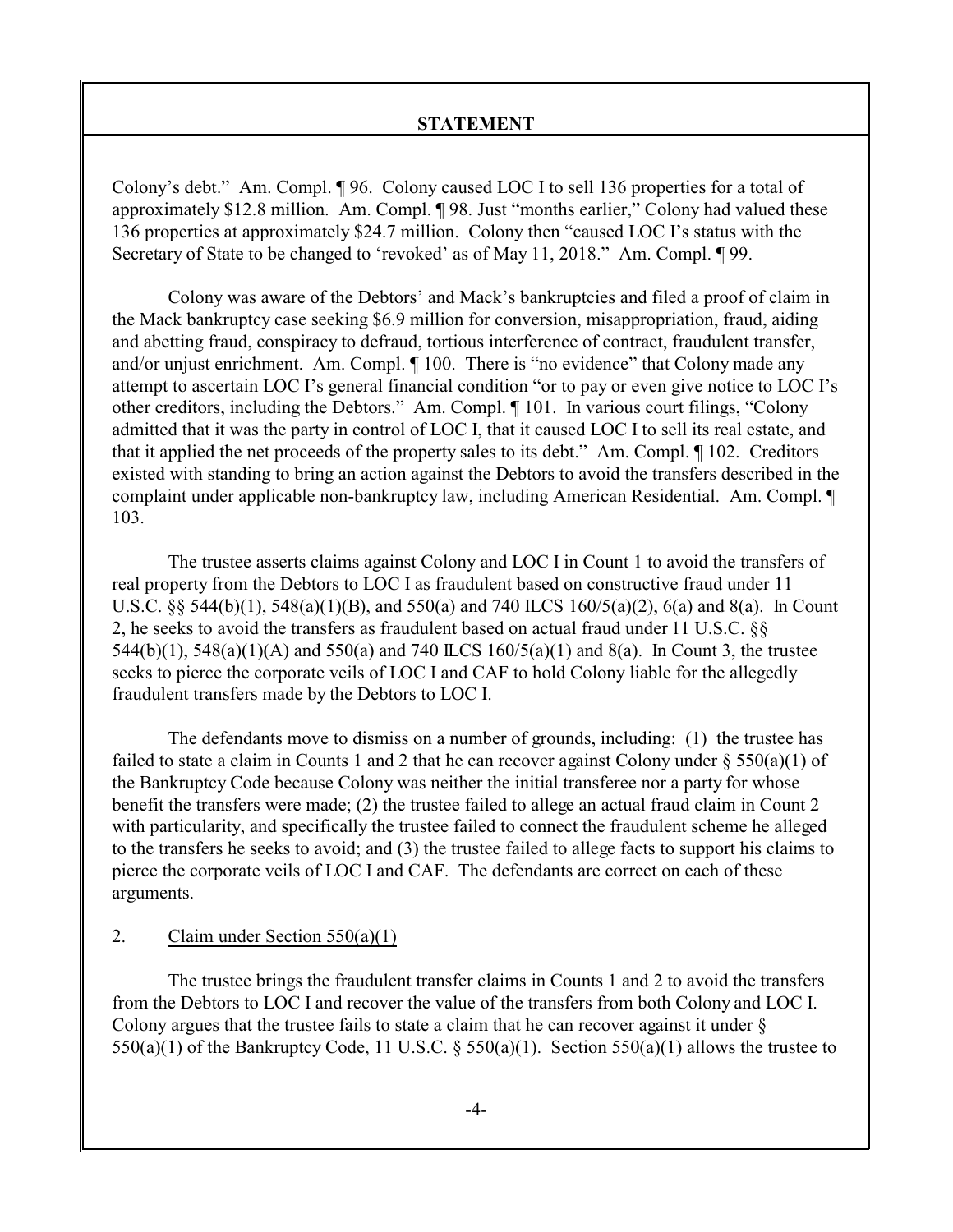bring into the bankruptcy estate the value of property transferred when the transfer is avoided under various Code provisions including  $\S$  548 and 544, the two provisions under which the trustee seeks to avoid the transfers in this case. The trustee must fit his claims within one of the categories in § 550(a) or there is no point in "avoiding" the transfers under §§ 544(b) or 548(a) because they could not be recovered into the bankruptcy estate. *See Lassman v. Patts (In re Patts)*, 470 B.R. 234, 242 (Bankr. D. Mass. 2012) ("A successful avoidance under § 544 will nullify a transfer, but it will not give a trustee control over the asset."); *see also Southmark Corp. v. Schulte, Roth & Zabel, L.L.P.*, 242 B.R. 330, 337 (N.D. Tex. 1999) (§ 550 provides an avenue of recovery for the trustee who prevails under an avoidance section of the Code); *Santee v. Northwest Nat'l Bank (In re Mako, Inc.)*, 127 B.R. 471, 473 (Bankr. E.D. Okl.1991) (same); *Hassett v. Zimmerman* (*In re O.P.M. Leasing Services, Inc.)*, 32 B.R. 199, 202 (Bankr. S.D.N.Y. 1983) (same).

Section 550(a) provides:

(a)  $[T]$ o the extent that a transfer is avoided under section 544, . . . 548, . . . of this title, the trustee may recover, for the benefit of the estate, the property transferred .  $\therefore$  from -

(1) the initial transferee of such transfer or the entity for whose benefit such transfer was made; or

(2) any immediate or mediate transferee of such initial transferee.

11 U.S.C. § 550(a)(1).

Section 550(b) then provides defenses for transferees as follows:

(b) The trustee may not recover under section (a)(2) of this section from  $-$ (1) a transferee that takes for value, including satisfaction or securing of a present or antecedent debt, in good faith, and without knowledge of the voidability of the transfer avoided; or

(2) any immediate or mediate good faith transferee of such transferee.

11 U.S.C. § 550(b)(2).

Colony argues that it does not fall within either category in  $\S 550(a)(1)$ . It was not the initial transferee of the transfers or an "entity for whose benefit" the transfers were made. Colony is correct.

The trustee seeks to avoid the transfers of the property from the Debtors to LOC I but he seeks to recover the value of the transfers from Colony. Colony contends that the amended complaint alleges that LOC I received title to the properties from the Debtors so LOC I, not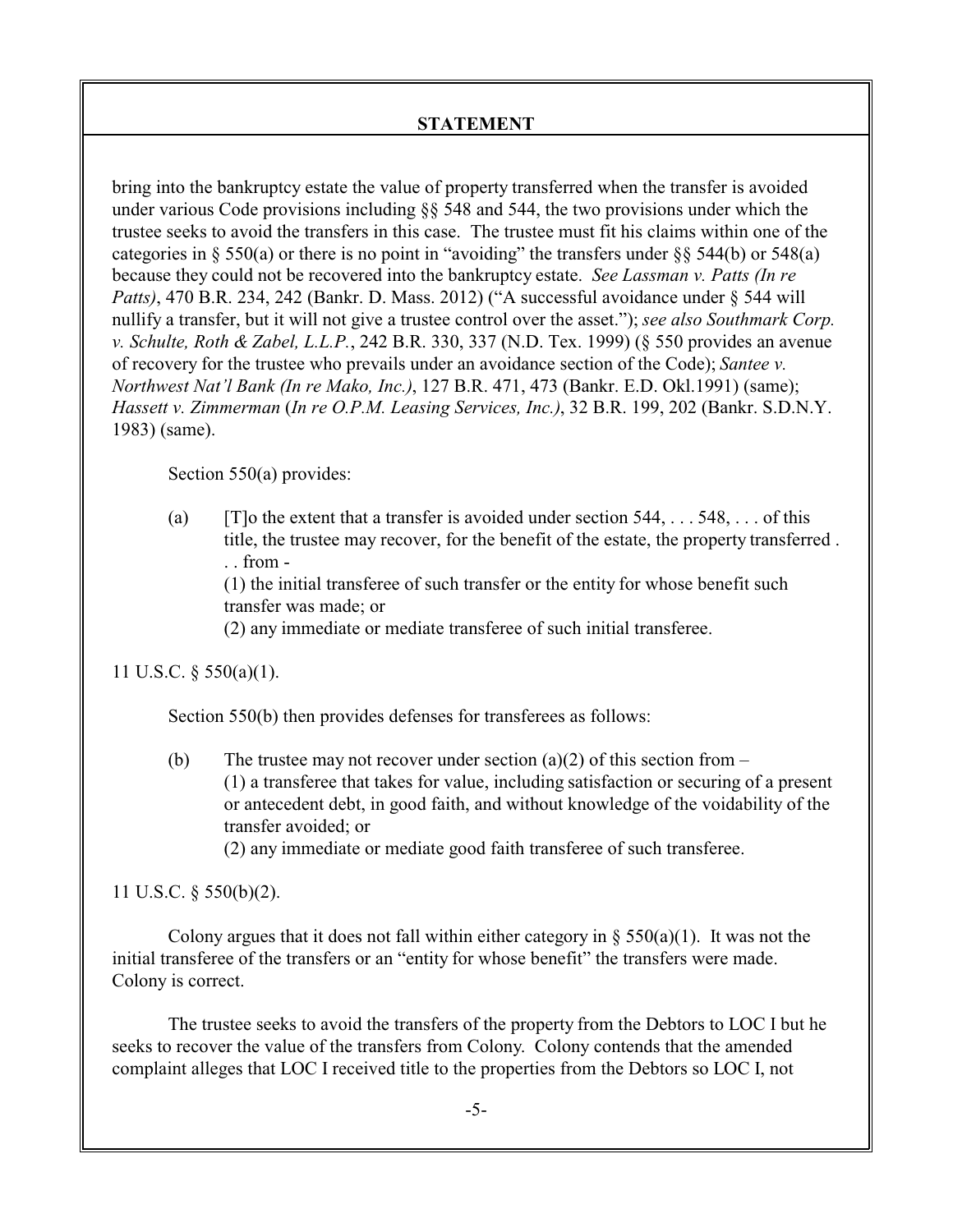Colony, is the initial transferee for purposes of  $\S$  550(a)(1). As the Seventh Circuit explained in Bonded Fin. Serv., Inc. v. European Am. Bank, 838 F.2d 890, 893 (7<sup>th</sup> Cir. 1988), a "transferee" for purposes of  $\S 550(a)(1)$  is the first entity that has "dominion over the money or other asset, the right to put the money to one's own purposes." *See also CLC Creditors' Grantor Trust v. Howard Savings Bank (In re Commercial Loan Corp.)*, 396 B.R. 730, 742 (Bankr. N.D. Ill. 2008) (the initial transferee is the first entity to have dominion over the asset); *Peterson v. Hofmann (In re Delta Phones, Inc.)*, No. 05-ap-1205, 2005 WL 3542667, at \*3 (Bankr. N.D. Ill. Dec. 23, 2005) (same). Here, there is no doubt that the first entity to have dominion over the real property was LOC I. Until it obtained title to the properties, it could not convey any interest in the properties to Colony or anyone else.

The trustee seeks to avoid this obvious conclusion and deem Colony the initial transferee by alleging that the different components of the loan transactions were conducted "as simultaneously as possible." Am. Compl. ¶ 79. He alleges that for each group of properties or "draw," "the Debtors transferred properties to LOC I, Colony would advance a portion of the total available loan amount, prior mortgages on the properties were paid and released, and Colony would obtain mortgages on the properties transferred." Am. Compl. ¶ 79. This argument is unavailing. The transfers the trustee seeks to avoid are of real property from the Debtors to LOC I. As the trustee alleges, the first step of the loan process was to transfer title from the Debtors to LOC I. Only after LOC I held title could it then convey an interest in the properties to Colony by granting a mortgage on each property for which funds were advanced.<sup>2</sup> There is no question that LOC I was the initial transferee of the real property and Colony was an immediate transferee - not of title to the properties but of an interest in the properties in the form of a lien. After LOC I received title and funds from Colony, it granted Colony a lien - an interest in the property - in the amount of the loan funds advanced for each specific property. Under the allegations of the amended complaint, Colony never held title to the properties so it was not a transferee of any sort of title to the properties. Instead, the ownership interests in LOC I were eventually transferred to CAF, which caused the sale of the properties directly from LOC I to various buyers to pay down the secured debt. Colony was not the initial transferee of the transfers under  $\S$  550(a)(1); LOC I was.

Colony next argues that it is not an "entity for whose benefit such transfer was made" under § 550(a)(1). Colony is correct on this point as well. As explained in *Bonded Financial*, "a subsequent transferee cannot be the 'entity for whose benefit' the initial transfer was made." 838

<sup>&</sup>lt;sup>2</sup>The trustee recognizes this by alleging that some of the original mortgages on properties transferred by the Debtors to LOC I were not valid because they were not granted by the entity that owned the property at the time. Am. Compl. ¶ 77. Thus, LOC I could not grant a valid mortgage to Colony on any property until after it held title to the property.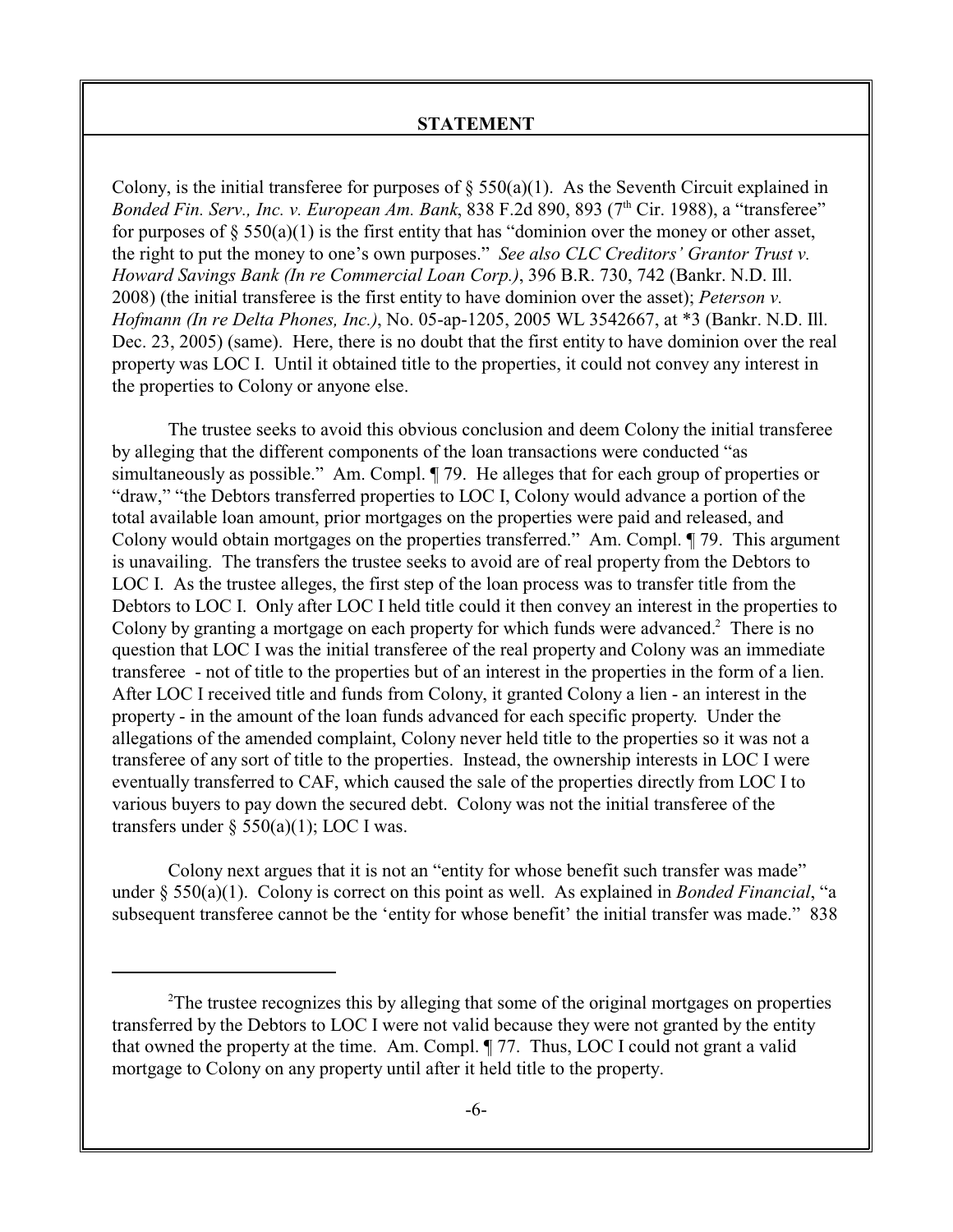F.2d at 895. The statute "separates initial transferees and beneficiaries, on the one hand, from 'immediate or mediate transferee[s]' on the other." *Id*. The court further explained that the "paradigm 'entity for whose benefit such transfer was made' is a guarantor or debtor - someone who receives the benefit but not the money." *Id*. *See also Bodenstein v. Univ. of Northern Iowa (In re Peregrine Fin. Group, Inc.*), 589 B.R. 360, 380-81 (Bankr. N.D. Ill. 2018) (holding that the "entity for whose benefit the transfer was made" refers to "entities that benefit as guarantors of the debtor, or otherwise, without ever holding the funds."). A subsequent transferee can never be that entity.

Here, Colony argues that it was the subsequent transferee of an interest in the properties transferred in the form of a lien. It contends that it therefore cannot be the entity for whose benefit the transfers were made under *Bonded Financial*. The trustee attempts to argue around this binding precedent, citing *Senior Transeastern Lenders v. Official Committee of Unsecured* Creditors (In re TOUSA Inc.), 680 F.3d 1298 (11<sup>th</sup> Cir. 2012). *Bonded Financial* is binding no matter what *TOUSA* holds but the decision is easily distinguished in any event. It involved a complex situation in which pre-petition lenders obtained payment in a settlement with a parent that was funded through loans that were secured by liens on the assets of subsidiaries who owed no money to the pre-petition lenders who received the loan proceeds. The court affirmed the bankruptcy court's determination that the liens were granted for the benefit of the pre-petition lenders. Here, there is no similar web of relationships and no liens were given by entities that received nothing in return. Colony entered into the loan agreements with LOC I and exchanged loan funds for the liens conveyed to it by the initial transferee - LOC I - to secure the loans. This is a simple arrangement that fits squarely within the dictates of *Bonded Financial*. Colony is not an entity for whose benefit the transfers of property from the Debtors to LOC I were made. It therefore is not a party from whom the trustee can recover under  $\S 550(a)(1)$  the value of any transfers avoided in Counts 1 and 2.

The trustee also contends that, even if the court determines that Colony does not fall within  $\S$  550(a)(1), his claims to recover the transfers from Colony should not be dismissed. He argues that whether Colony is an initial transferee or other type of transferee does not affect the validity of his claim, it only changes the defenses available to Colony. This is not correct. The trustee seeks to avoid the transfers and make Colony pay for them without ever articulating a basis for recovery beyond  $\S$  550(a)(1), which does not apply to Colony. The trustee has not alleged any other basis for holding Colony liable for the transfers he seeks to avoid - the transfer of title from the Debtors to LOC I.

The trustee states in a footnote in his response that Colony is a transferee of an interest in the properties transferred because it received a lien on each property after it loaned funds to LOC I. Trustee Response p. 5, n. 2. He is correct that the transfer of a lien qualifies as a "transfer" for purposes of fraudulent transfers law. 11 U.S.C. § 101(54) (defining "transfer" to include "the creation of a lien"). Colony acknowledges as much. But the trustee failed to allege a claim to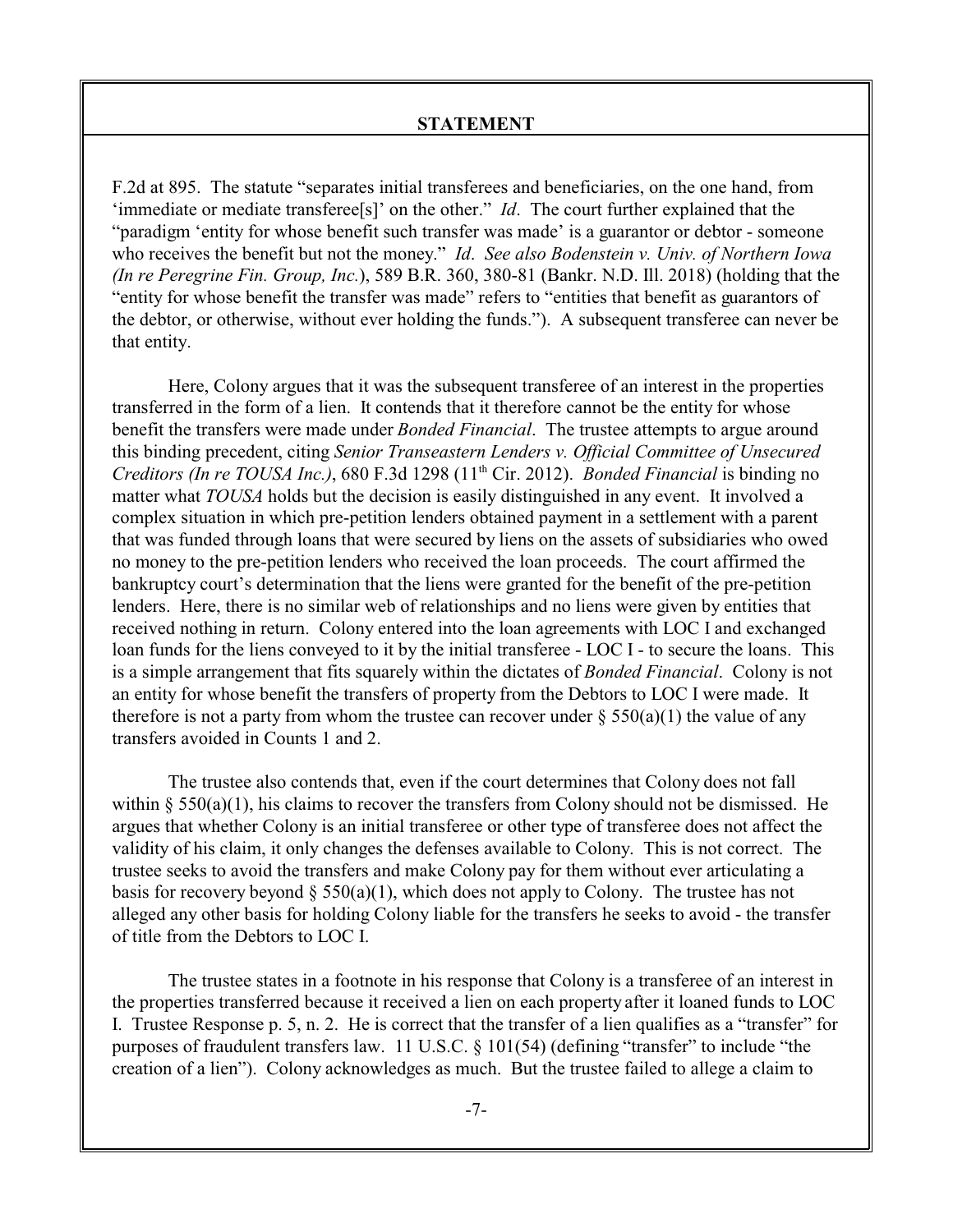avoid the transfers of the liens to Colony. The transfers of the liens from LOC I to Colony were separate from the transfers of title from the Debtors to LOC I. The trustee has alleged no facts that would support avoiding the transfers of the liens from LOC I to Colony as fraudulent based on constructive fraud or actual fraud. The court assumes that the trustee did not seek to avoid the transfers of the liens because his allegations establish that Colony gave dollar-for-dollar value for the liens; it received a lien only in the amount of funds it gave Colony for each property. Thus, it is hard to conceive of a viable basis for avoiding the transfers of the liens as fraudulent based on constructive or actual fraud. $3\,$  In any event, the trustee has not alleged any factual basis for avoiding the transfer of the liens as fraudulent in Count 1 or Count 2.

The amended complaint does not allege any basis for recovering the transfers of property from the Debtors to LOC I from Colony under § 550(a). The trustee has therefore failed to state a claim for recovering against Colony in Counts 1 and 2.

The defendants have not moved to dismiss Counts 1 and 2 against LOC I on the basis that the trustee failed to state a claim for recovery of any transfers avoided under  $\S 550(a)(1)$ . They concede that LOC I was the initial transferee under  $\S 550(a)(1)$  of the transfers the trustee seeks to avoid - the transfer of title from the Debtors to LOC I.

# 3. Actual Fraud Claim - Failure to State Claim with Particularity

The defendants also seek to dismiss Count 2 on the basis that the trustee failed to state a claim for actual fraud with the particularity required by Rule 9(b). As with Count 1, the trustee

<sup>&</sup>lt;sup>3</sup>The trustee alleges that Colony received a lien on each property for the funds it advanced for the property. This establishes that LOC I received value as a matter of law under the definition of "value" in  $\S$  548(d)(2)(A), which provides: "(A) "value" means property, or satisfaction or securing of a present or antecedent debt of the debtor . . . ." 11 U.S.C. §  $548(d)(2)(A)$ . Here, under the trustee's allegations, the liens were given to secure the antecedent debt created under the loan agreement after the funds were provided. This exchange of funds for a lien on a dollar-for-dollar basis is "value," and indeed reasonably equivalent value, as a matter of law. *See, e.g., Peterson v. Citibank N.A. (In re Mack Industries, Ltd.)*, No. 19-ap-562, ECF No. 58 (Bankr. N.D. Ill. Dec. 15, 2020); *Peterson v. Capital One N.A. (In re Mack Industries, Ltd.)*, No. 19-ap-372, 2020 WL 6708874, at \*3-4 (Bankr. N.D. Ill. Nov. 16, 2020)*.* The trustee therefore has no viable claim based on constructive fraud against Colony for the transfer of liens by LOC I to Colony. A claim to avoid the transfer of the liens based on actual fraud would fail the same reason. A dollar-for-dollar exchange of money loaned for a lien on collateral in an arms-length transaction could not support a claim to avoid the transfer based on actual fraud.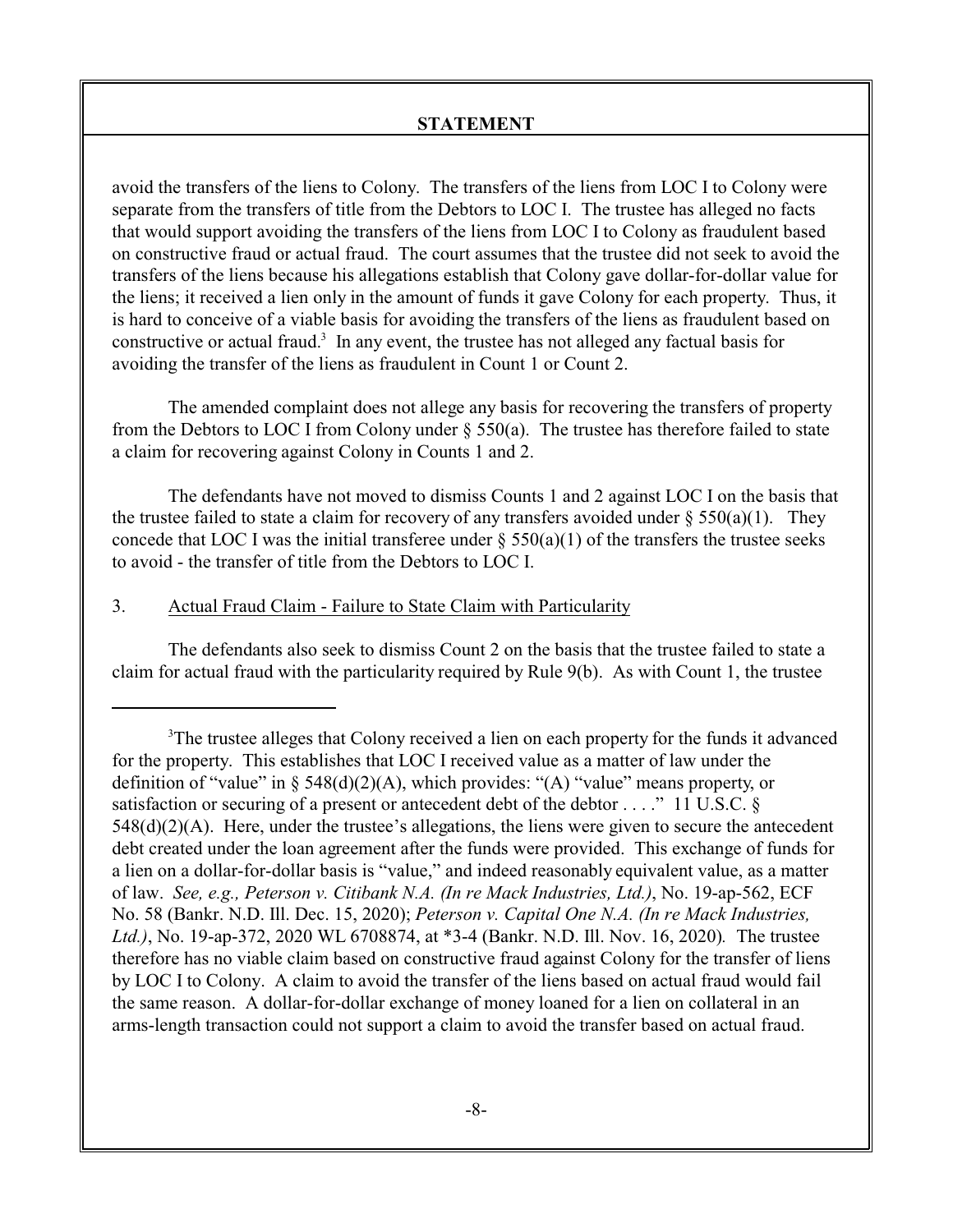brings this claim against two defendants: LOC I and Colony. The gist of the defendants' argument is that even if the trustee stated a plausible basis for actual fraud regarding Mack's alleged scheme to defraud its creditor, American Residential, he has failed to connect any such scheme to the transfers in this case from the Debtors to LOC I. The defendants are correct.

#### A. Standards for Actual Fraud Claim

To prevail on a fraudulent transfer claim based on actual fraud, a partymust prove that an interest of the debtor in property was transferred by the debtor with actual intent to hinder, delay, or defraud a creditor. 11 U.S.C. § 548(a)(1)(A); *Geltzer v. Barish (In re Starr)*, 502 B.R. 760, 766 (Bankr. S.D.N.Y. 2013); *Brandt v. KLC Financial, Inc. (In re Equipment Acquisition* Resources, Inc.), 481 B.R. 422, 427 (Bankr. N.D. Ill. 2012).<sup>4</sup> To plead the claim with the particularity required by Rule 9(b) of the Federal Rules of Civil Procedure, a party must specifically identify the transfers, including the property conveyed, the date of the transfers, and any consideration paid for the transfer, and plead facts that show actual intent to defraud. *Starr*, 502 B.R. at 769; 11 U.S.C. § 548(a)(1)(A). The plaintiff must plead the requisite intent with respect to each transfer and must connect the allegations against the defendants to the scheme to defraud creditors. *Equipment Acquisition Resources*, 481 B.R. at 431-32.

Actual intent to defraud can be proved by circumstantial evidence, often referred to as badges of fraud. *See, e.g., Equipment Acquisition Resources*, 481 B.R. at 430-31. As explained in *Frierdich v Mottaz*, "[d]irect proof of actual intent to defraud is not required—indeed, it would be hard to come by—and a trustee can prove actual intent by circumstantial evidence." 294 F.3d 864, 869-70 (7<sup>th</sup> Cir. 2002). These "badges" include: whether the debtor retained possession or control of the property after the transfer, whether the transferee shared a familial or other close relationship with the debtor, whether the debtor received consideration for the transfer, whether the transfer was disclosed or concealed, whether the debtor made the transfer before or after being threatened with suit by creditors, whether the transfer involved substantially all of the debtor's assets, whether the debtor absconded, and whether the debtor was or became solvent at the time of the transfer. *Id*. A single badge of fraud is insufficient to establish intent but the presence of several may create a presumption that the debtor acted with the requisite intent to defraud. *Id*.

<sup>4</sup>The elements of an actual fraud claim under the Illinois Uniform Fraudulent Transfer Act are the same as those under § 548(a)(1)(A). 740 ILCS 160/5; *Equipment Acquisition Resources*, 481 B.R. at 427, n.2.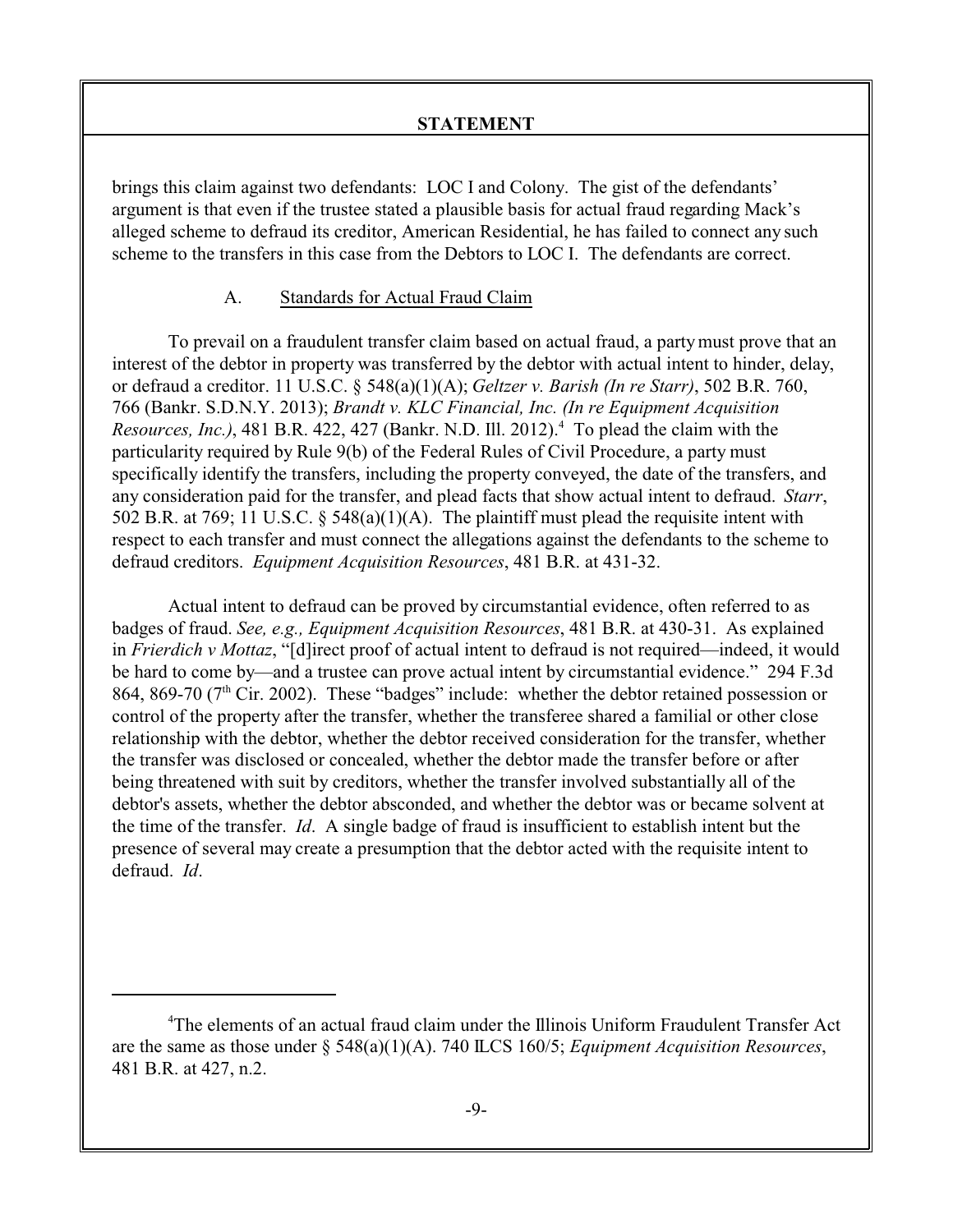## B. No Factual Connection Between Scheme Alleged and Transfers

The trustee has made virtually identical allegations to support his actual fraud claim in all of the amended complaints in the hundreds of adversary proceedings he filed. The short version is that American Residential entered into a contract with Mack in December 2012. The contract required Mack to lease hundreds of properties owned by American Residential, to maintain and pay the taxes on the properties, and to pay American Residential under the formula provided in the contract. The parties amended the contract many times to add new properties for Mack to manage, with the last amendment made in January 2014. In the middle of 2014, Mack tried to renegotiate the terms of the contract. In June 2014, when American Residential was resisting Mack's efforts, a Mack vice president allegedly threatened a vice president of American Residential that if it did not agree to change the contract terms, Mack would deplete its assets so American Residential could not collect on the debt. Mack began to prepare for this before June 2014 by paying contractors for work on properties it did not own, buying supplies to improve properties it did not own, and paying money owed by related Mack entities. "The McClelland family" also began having entities other than Mack acquire properties to renovate and sell. Mack drew down on its own assets to benefit the other related entities. This effort "continued from 2013 to March 2017," when Mack filed for bankruptcy.

This court has held in many other adversary proceedings filed by the trustee that, despite the obvious weaknesses and contradictions in the trustee's allegations, the trustee pleaded just enough to state a claim for actual fraud for at least some of the alleged transfers made by Mack in those cases. Many of the defendants were individuals who purchased properties from Mack or related entities and had Oak Park manage the properties. Oak Park collected the rent but these defendants were paid by Mack. Other defendants provided goods or services that Mack contracted for and paid for but used in properties owned by other entities. In each case, Mack allegedly carried out the scheme by paying the contractual obligations of Oak Park or by contracting for goods and services that allegedly benefitted properties owned by others. Thus, there was some factual link between the alleged scheme to defraud and the payments made by Mack that the trustee sought to avoid.

Here, there is no such link. The trustee does not allege that Mack's assets were used in connection with the properties transferred from the Debtors to LOC I. He never alleges that Mack's funds were used to purchase the properties or any other connection between Mack's assets and the Debtors or the properties transferred. He says nothing about how the properties were acquired. Instead, the amended complaint alleges that the Debtors purchased the properties, many (if not all) with financing provided by other lenders, and then transferred the properties to LOC I. Colony then provided new financing for the properties, the funds it loaned were used to pay off all mortgages granted by the Debtors to previous lenders, and then Colony received a first priority lien on each property in the amount of the funds loaned for the property. There is no factual connection between the fraudulent scheme alleged in the amended complaint,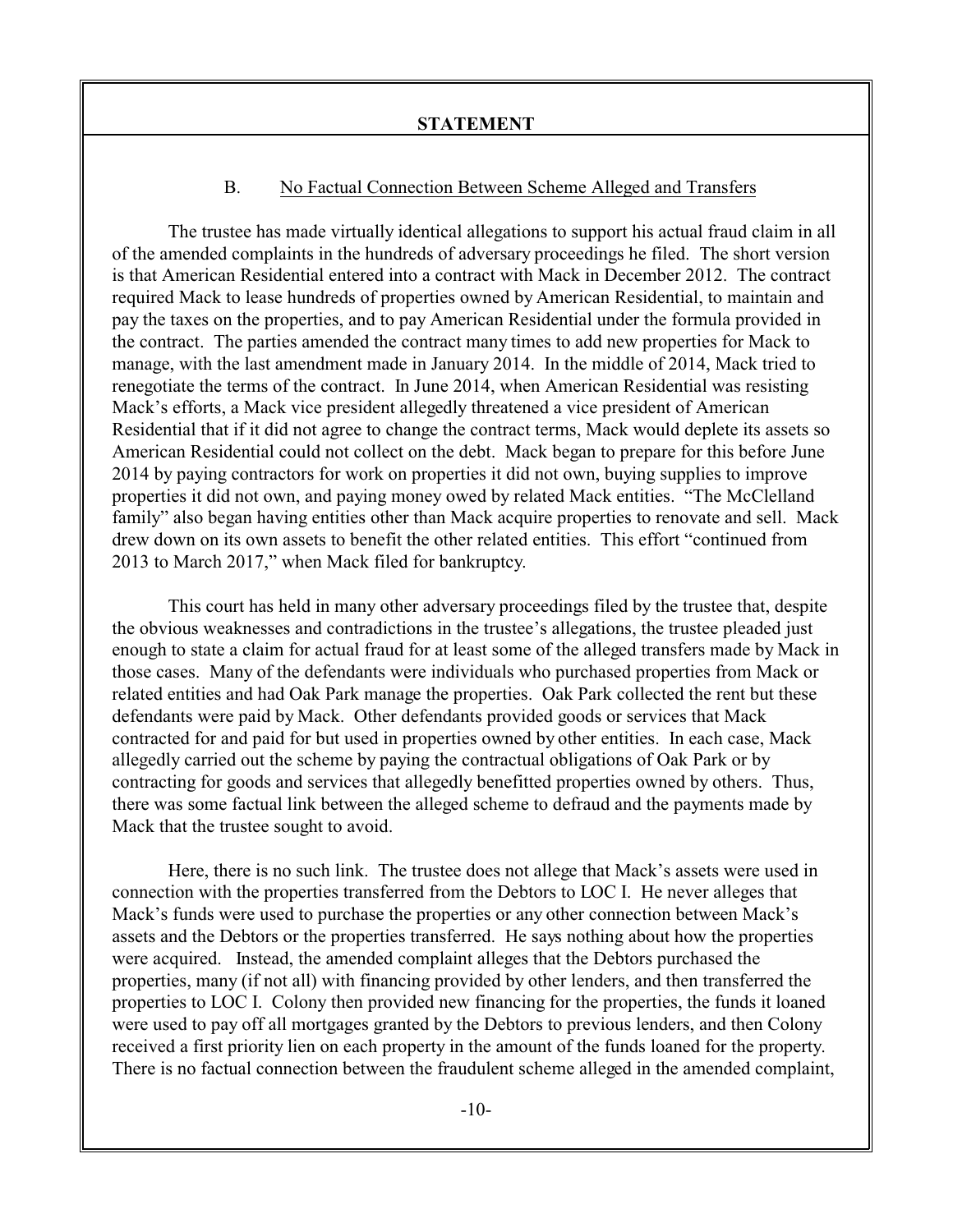which involved Mack depleting its assets to defraud American Residential, and the transfers the trustee seeks to avoid in this case.

The trustee implicitly acknowledges that he has not alleged facts connecting the properties transferred to assets of Mack. He contends that this does not matter, stating "the provenance of these specific properties, however, does not affect whether American Residential was a creditor or whether the Debtors transferred them to LOC I with actual intent to hinder, delay or defraud American Residential." Trustee Response, p. 9. This is not correct. The scheme to defraud that he alleged was all about Mack depleting *its* assets to prevent American Residential from collecting from them. Without facts connecting Mack's assets to the properties transferred, there is no plausible claim that the alleged scheme to defraud American Residential by depleting Mack's assets had anything to do with the transfers of properties from the Debtors to LOC I.

In fact, contrary to the trustee's assertion, American Residential is not a creditor of the Debtors so Mack's scheme to defraud American Residential cannot provide a viable basis for avoiding the transfers here. As discussed above, to state a claim for fraudulent transfer, the trustee must allege facts showing that the Debtors transferred assets with actual intent to defraud *a creditor of the Debtors*. Under § 544(b), the trustee must demonstrate that there was a "predicate creditor" that (1) existed at the time the transfers were made, (2) still had a viable claim against the debtor when the bankruptcy case was filed, and (3) could have pursued a claim for fraudulent transfer by the debtor at the time the bankruptcy case was filed. As explained in *Kelley v. Opportunity Finance, LLC (In re Petters Co., Inc.),* 550 B.R. 438, 454 (Bankr. D. Minn. 2016), a trustee can only avoid a transfer if there was a predicate creditor with "a claim against the transferor that was enforceable under nonbankruptcy law and that gave the creditor standing to sue the transferee then under the law of fraudulent transfer." *See also Acequia, Inc. v. Clinton (In re Acequia, Inc.)*, 34 F.3d 800, 807 (9<sup>th</sup> Cir. 1994) (a claim under § 544(b) "depends upon whether . . . a creditor existing at the time the transfers were made . . . still had a viable claim against [the] debtor at the time the bankruptcy was filed."); *Karnes v. McDowell (In re McDowell)*, 87 B.R. 554, 558 (Bankr. S.D. Ill. 1988) (trustee could not establish the required predicate creditor because there were no creditors whose claims were not barred by the statute of limitations before the bankruptcy was filed). Here, the allegations of the amended complaint make it clear that American Residential was not a direct creditor of the Debtors. It had a contract only with Mack. If it obtained a judgment against Mack, it could pursue fraudulent transfers made by Mack to other entities but there are no allegations that Mack transferred assets to the Debtors. Thus, American Residential - the entity against whom the fraudulent scheme was allegedly perpetrated - was not a creditor of any of the Debtors when the transfers occurred or any other time.

The trustee tries to gloss over this issue through a number of allegations, none of which transforms American Residential into a creditor of the Debtors. First, he alleges that the Debtors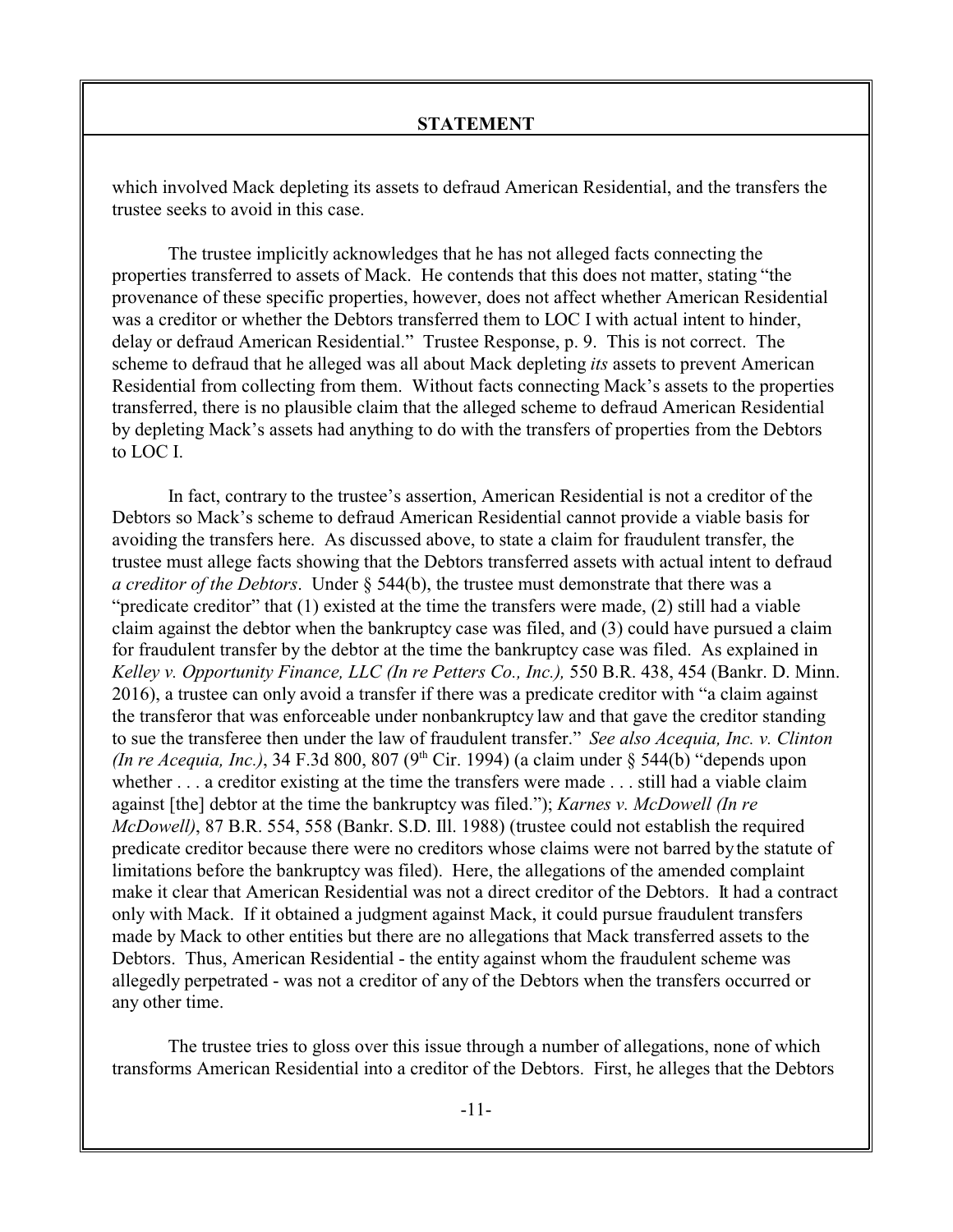were the subjects of discovery in American Residential's lawsuit against Mack, suggesting that this makes American Residential a creditor of the Debtors. It does not. Seeking discovery from a non-party does not create a debtor-creditor relationship between the party and the non-party.

Second, the trustee alleges that American Residential "pointed out" in its complaint against Mack and other "filings" that Mack transferred millions of dollars to its affiliates and argued that Mack made these transfers as part of its scheme to stop American Residential from collecting from Mack. Am. Compl. ¶ 64. These alleged "assertions" by American Residential in other litigation do not make it a creditor of the Debtors. The trustee has not alleged that American Residential identified any of the Debtors as a recipient of assets from Mack or that American Residential sued the Debtors for fraudulent transfers. More importantly, the trustee has not alleged any factual basis for American Residential to bring such a claim against the Debtors. The trustee has filed amended complaints in a large number of adversary proceedings in which he provided very detailed information about each transfer made by Mack to the various defendants he sued. Despite having access to Mack's detailed books and records, here he has not alleged that any assets were transferred from Mack to the Debtors. Without a transfer of assets from Mack to the Debtors, American Residential had no basis for pursuing any assets of the Debtors as fraudulent transfers.

Third, the trustee argues that American Residential "made it clear that it intended to pursue the Debtors to recover assets Mack had dissipated." Trustee Response, p. 10. American Residential's alleged "intent" is irrelevant. The trustee must show that there is a factual and legal basis for a claim by American Residential against the Debtors for an alleged fraudulent transfer from Mack to the Debtors, and then from the Debtors to LOC I. 5

The trustee goes so far as to say the court is *required* to infer that American Residential was a creditor of the Debtors without any facts or a single citation to authority to support this contention. This is not correct. The court need not accept the bald assertion that American Residential was a creditor of the Debtors when it is clear from the trustee's allegations that American Residential had no contractual relationship with the Debtors and the trustee has failed

<sup>&</sup>lt;sup>5</sup>The trustee also states that "the Debtors also had other mortgage creditors at the time," but he never explains why this matters. Trustee's Response, p 7. This unexplained and unsupported assertion makes no difference here for at least two reasons. First, under the allegations of the complaint, those lenders were paid in full from the funds advanced by Colony so they had no claim against the Debtors or LOC I on the petition date that the trustee could assert. Second, the trustee has not alleged any facts regarding any scheme to defraud the mortgage creditors (presumably for obvious reasons - they were paid in full so could hardly be asserting that anything fraudulent happened) or any other actual unsecured creditor of the **Debtors**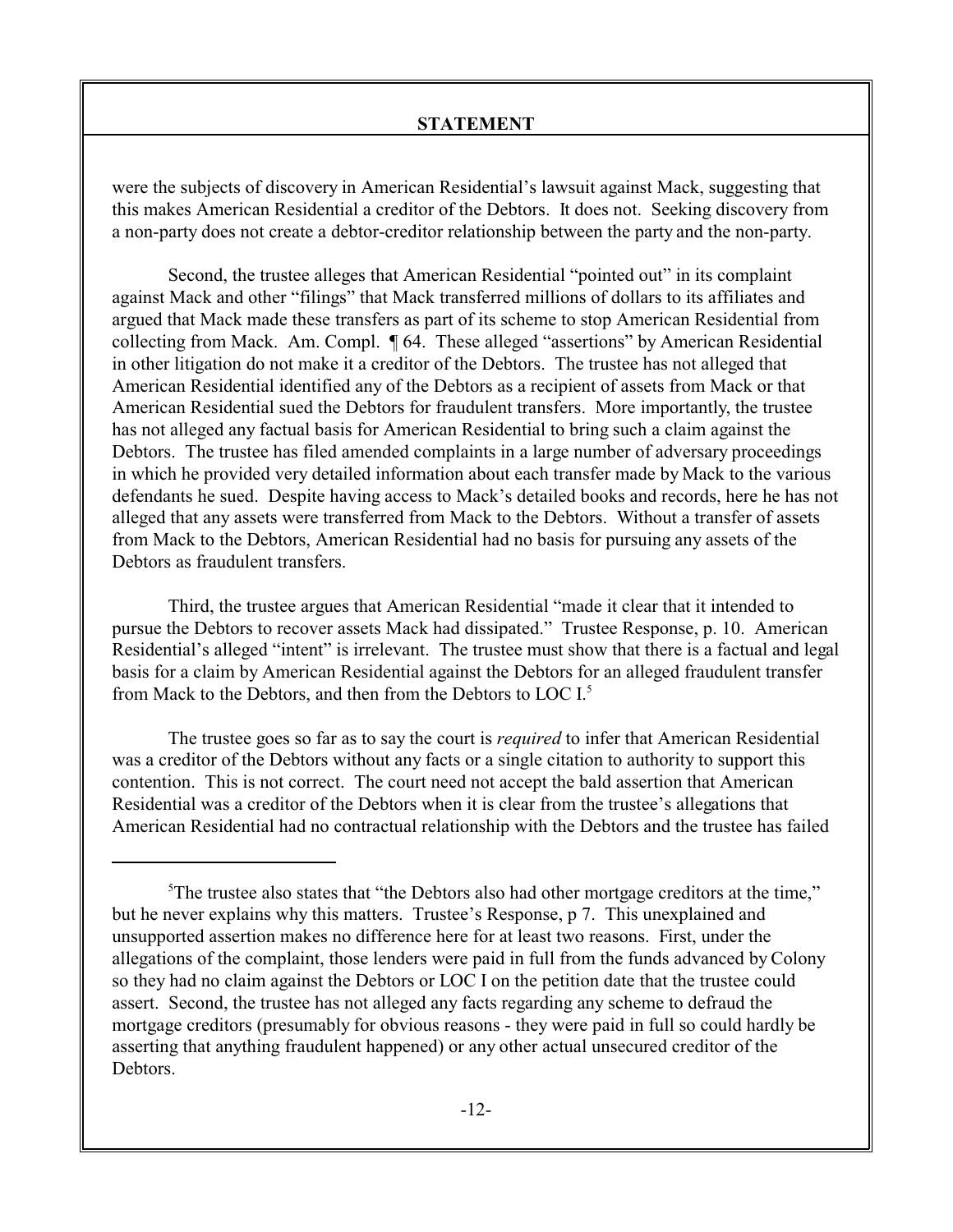to allege any factual basis for American Residential pursuing a fraudulent transfer claim against them.<sup>6</sup>

All of the trustee's allegations regarding his actual fraud claim are based on Mack's alleged scheme to defraud American Residential. Those allegations are not sufficient to allege with particularity a plausible claim based on actual fraud to avoid the transfers in this case.

# C. "Diverting" New Real Estate Purchases to Entities Other Than Mack

It is also important to note that one aspect of the trustee's allegations - that part of the scheme to defraud America Residential included the McClellands causing new properties to be purchased by entities other than Mack - does not support his claim based on actual fraud. He alleges that the McClellands created new entities to buy properties, renovate and sell them, businesses that Mack "would have pursued in the past." Am. Compl. ¶ 43. The Debtors were some of those new entities. He alleges that prior to 2013, "[t]he McClellands ran almost the entire real estate business in Mack's name." Am. Compl. ¶ 37. He then alleges that in 2013, Mack began to create new entities "to divert business opportunities and assets from Mack to those entities." Am. Compl. ¶ 38. "By acquiring real estate and other assets in the name of the new entities and transferring real estate from Mack to the new entities, the McClelland family reduced the assets that Mack had that could be collected by American Residential." Am. Compl.  $\P$  46.<sup>7</sup>

These allegations about Mack creating new entities, including the Debtors, to undertake new business that it might have undertaken itself prior to 2013 do not show fraudulent intent for a number of reasons. First, as Colony points out, the timing of the creation of the entities is not consistent with the trustee's assertion of fraudulent intent. The amended complaint alleges that the McClellands created at least 15 new entities in 2013 - the first year of the agreement with American Residential and before any fraudulent intent could reasonably be inferred. Am. Compl. ¶ 38. The trustee also specifically alleges that Mack II was created in February 2013, just two months after Mack entered into the first version of the agreement with American Residential.

<sup>&</sup>lt;sup>6</sup>The defendants contend that American Residential did not file a claim in the bankruptcy cases of any of the Debtors and the schedules filed by the trustee do not list American Residential as a creditor of the Debtors. The court could probably take judicial notice of these facts but will not do so because the issue was raised for the first time in reply and the analysis above is sufficient to conclude that American Residential was not a creditor of the Debtors at the time of the transfers or when the Debtors' bankruptcy cases were filed.

<sup>7</sup>Significantly, this allegation does *not* state that Mack transferred any real estate *to the Debtors*.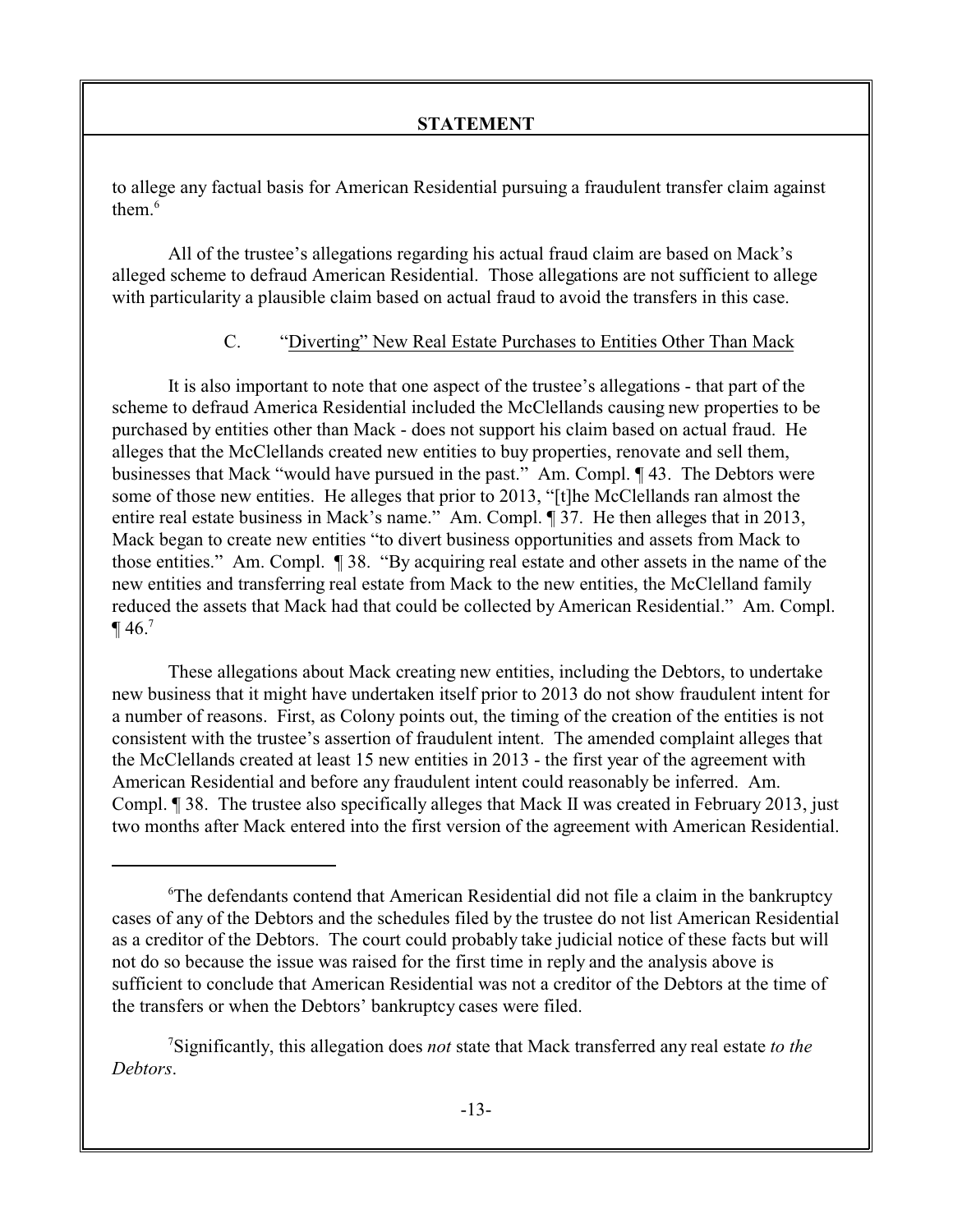He alleges that Mack V was created in November 2013 and Mack VI was created in April 2014, two months before the alleged threat to American Residential in June 2014. Am. Compl. ¶ 40. The trustee also alleges that "[b]etween December 2012 and January 2014, Mack and American Residential amended their Agreement 20 times to add additional properties." Am. Compl. ¶ 16. It is not reasonable to infer that Mack II or Mack V were created as part of a scheme to defraud American Residential during the first year of the contract when Mack and American Residential were busy adding properties to the contract and there are no allegations of any problems Mack was having with the terms of the contract at that time. It is also a stretch, and therefore not reasonable, to infer that Mack VI, created in April 2014, three months after the last amendment of the contract, was created with intent to defraud anyone, particularly when there are no allegations of any transfers from Mack to Mack VI (or the other two Debtors).

The trustee insists that the court *must* infer that the creation of these entities and their acquisition of properties is fraudulent because he alleged that even before making the threat to American Residential in June 2014, Mack began preparing for a possible breakdown in the business relationship. He alleges: "In the months leading up to and during the negotiations with American Residential, Mack had already began dissipating its assets" and it continued that dissipation when the negotiations failed. Am. Compl. ¶ ¶ 35, 36. Nothing in these general allegations about Mack preparing for difficulties with American Residential compels the inference that the creation of entities at the beginning of the relationship with American Residential and Mack reflected Mack's or the McClellands' fraudulent intent. The trustee does not contest the defendants' assertion that holding different real properties in separate legal entities is "quite customary," nor could he. This practice could more accurately described as commonplace, widespread, or routine.<sup>8</sup> It cannot reasonably be interpreted as suspicious or in any way fraudulent without specific facts justifying such an inference. Merely alleging that the McClellands began preparing for a breakdown in relations with American Residential before the June 2014 threat does not justify the inference of fraudulent intent from such a pervasive and innocuous practice.

Second, and more importantly, there is a fundamental flaw with the premise of the trustee's contention that the alleged "diversion of business opportunities" was part of a scheme to defraud. The trustee's argument assumes that American Residential was entitled to have Mack acquire new properties that it would improve and sell for profits from which American

 ${}^8$ The practice of placing different real estate parcels in different corporate entities is so prevalent that the Bankruptcy Code contains various provisions that apply only to cases involving "single asset real estate," which is defined as "property constituting a single property or project, other than residential real property with fewer than four residential units, which generates substantially all of the gross income of a debtor  $\dots$  ." 11 U.S.C. § 101(51B). This court has presided over innumerable single asset real estate cases.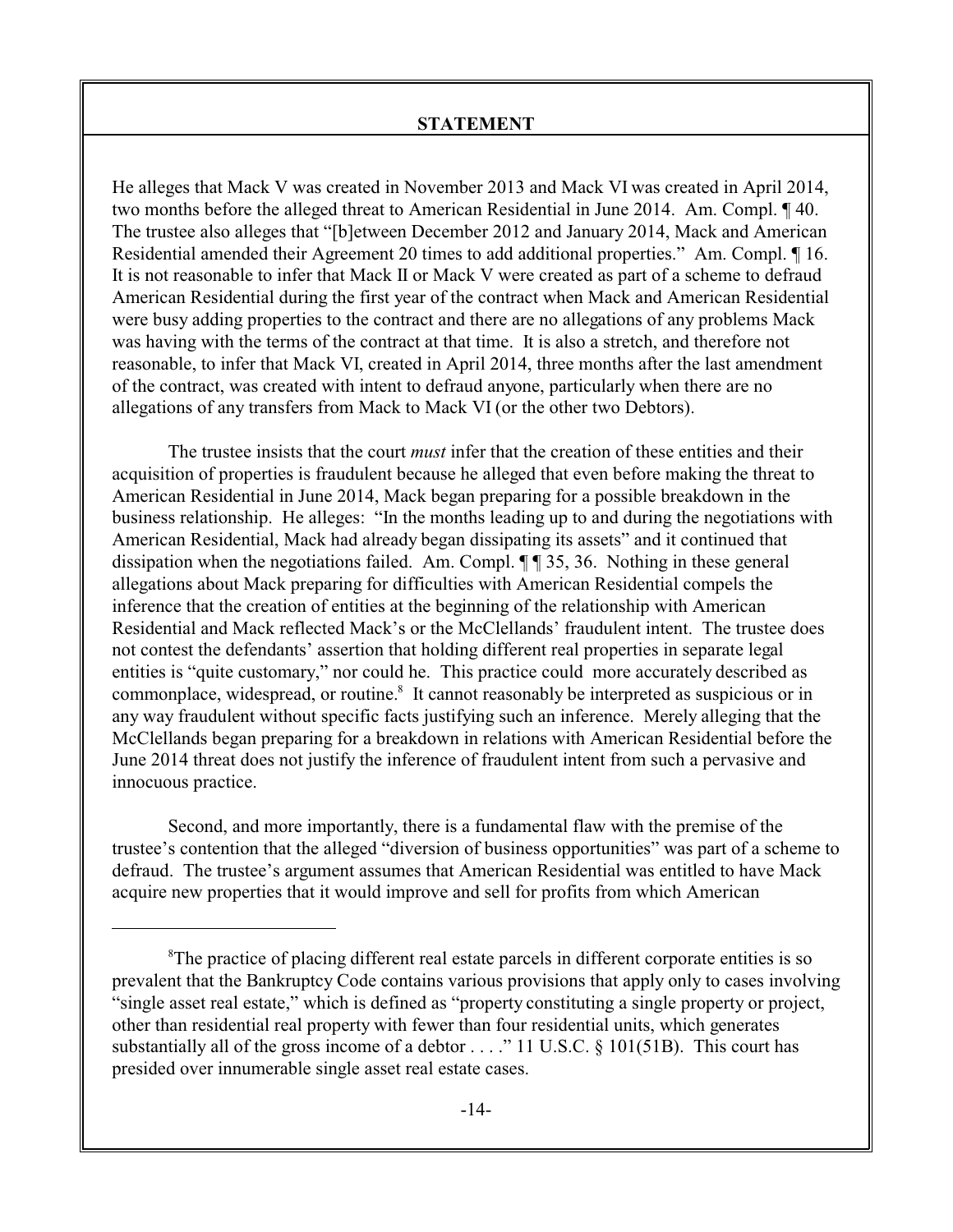Residential could collect for the breach of its contract. The trustee provides no support for his premise that Mack or the McClellands owed American Residential (or any other creditor) a duty to undertake new investment ventures through Mack and that their failure to do so is somehow fraudulent. The court is unaware of any basis for concluding that an entity owes its contracting partner an obligation to invest in new business opportunities so the partner has a better chance of collecting on a debt owed. The McClellands could not deplete Mack's assets to prevent American Residential from collecting but they were under no obligation to purchase new real estate through Mack. No fraudulent intent can reasonably be inferred from their use of separate entities to hold new parcels of real estate (so long as they did not use Mack's assets to purchase the new parcels, which is not alleged here).

Thus, the alleged "diversion" of business accomplished through entities other than Mack purchasing new parcels of property to improve and sell does not support the trustee's claim that the transfers from the Debtors to LOC I were part of a scheme to defraud American Residential or anyone else.

For all of these reasons, the trustee has failed to allege facts with sufficient particularity to state a plausible claim in Count 2 to avoid the transfers from the Debtors to LOC I based on actual fraud.

# 4. Count 3 - Piercing the Corporate Veil

The defendants argue that Count 3 should be dismissed because it fails to allege facts that would justify piercing *two* corporate veils - of LOC I and CAF - to collect from Colony. The court agrees.

The law of the state of incorporation applies to claims to pierce the corporate veil. *Gierum v. Glick (In re Glick)*, 568 B.R. 634, 660 (Bankr. N.D. Ill. 2017). The defendants are all Delaware limited liability companies. The parties agree that Delaware law applies to this issue.

"Under Delaware law, courts 'will disregard the corporate form only in the exceptional case.'" *Eagle Air Transport, Inc. v. National Aerotech Aviation Delaware, Inc.*, 75 F. Supp. 3d 883, 896 (N.D. Ill. 2014) (quoting *Winner Acceptance Corp. v. Return on Capital Corp.*, Civil No. 3088, 2008 WL 5352063, at \*5 (Del. Ch. Dec. 23, 2008) (unpublished)). To state a veil-piercing claim, the plaintiff must plead facts supporting an inference that the corporation, through its alter-ego, is a sham entity and exists for *no purpose other than to defraud* investors and creditors. *Id.* (citing *Crosse v. BCBSD, Inc.*, 836 A.2d 492, 496 (Del. 2003)); *Wallace ex rel. Cencom Cable Income Partners II, Inc., L.P. v. Wood*, 752 A.2d 1175, 1184 (Del. Ch.1999).

"Courts consider the following factors: (1) whether the company was adequately capitalized for the undertaking; (2) whether the company was solvent; (3) whether corporate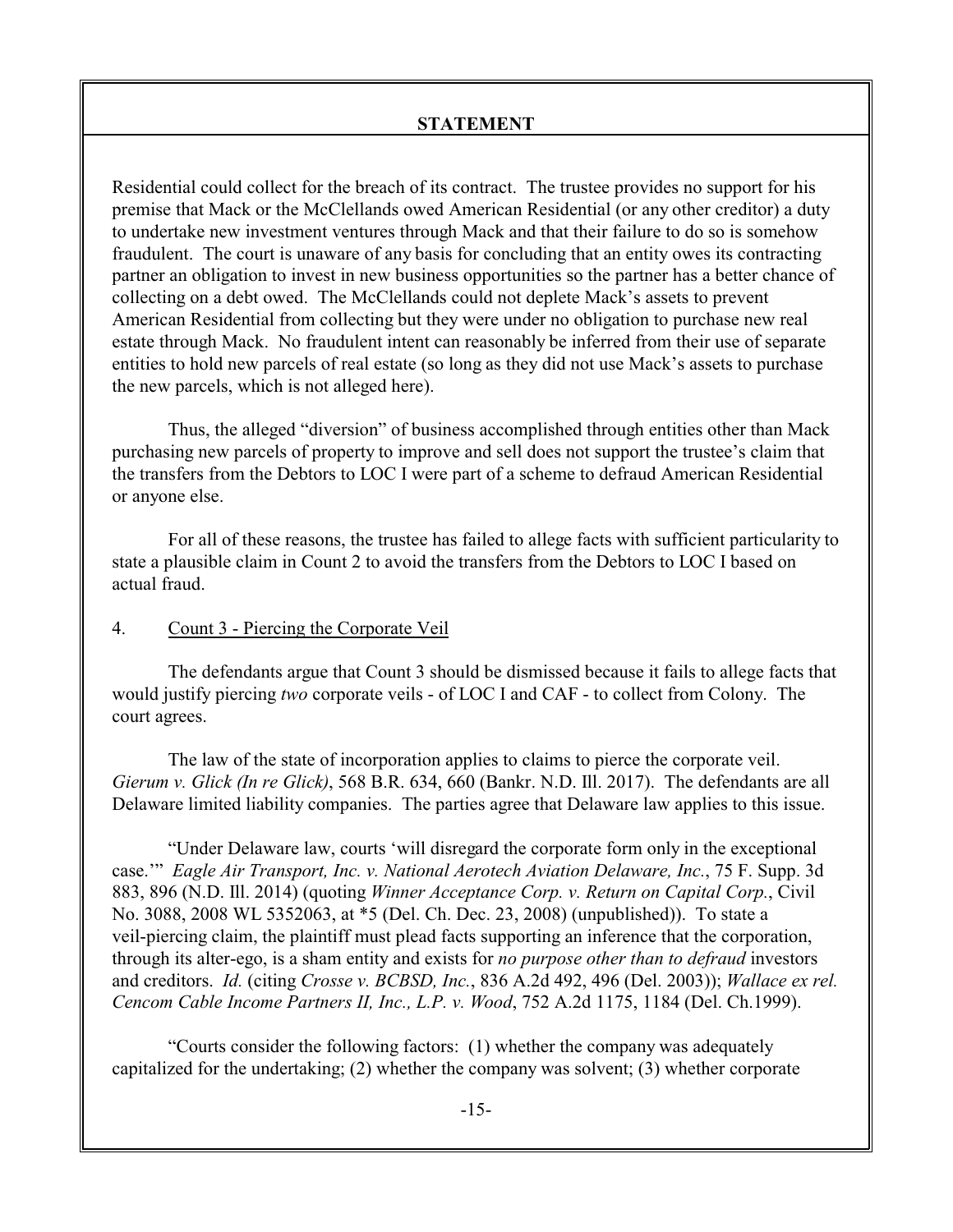formalities were observed; (4) whether the controlling shareholder siphoned company funds; or (5) whether, in general, the company simply functioned as a facade for the controlling shareholder." *Eagle Air*, 75 F. Supp. 3d at 896. Delaware courts also require an element of fraud to pierce the corporate veil. *Eagle Air*, 75 F. Supp. 3d at 896*; Mason v. Network of Wilmington, Inc.*, 2005 WL 1653954, at \*3 (Del. Ch. 2005); *Wallace*, 752 A.2d at 1184.

"A parent corporation is not liable for the acts of its subsidiary merely because it owns (and votes) a majority of the subsidiary's stock or shares common shareholders, directors or officers with the subsidiary. Nor will conclusory allegations that the parent's management exclusively dominated and controlled the subsidiary's management suffice to state a claim for veil-piercing." *Wenske v. Blue Bell Creameries, Inc.*, C.A. No. 17-0699, 2018 WL 5994971, at \*6 (Del. Ch. Nov. 13, 2018). In *Wenske*, the court dismissed a complaint as falling "short of the factual predicate required to justify piercing the veil" with allegations that (1) the parent company was 100% owner of the subsidiary and, in that capacity, appointed all of the subsidiary's directors; (2) the parent and subsidiary have overlapping officers and directors; and (3) the parent manages the subsidiary. Merely sharing corporate officers is not sufficient. *Swiss Reinsurance America Corp. v. Access General Agency, Inc.*, 571 F. Supp. 2d 882, 885 (N.D. Ill. 2008). Insolvency alone is also insufficient. As the *Mason* court noted, if mere insolvency were sufficient to pierce the corporate veil, "the limited liability characteristic of the corporate form would be meaningless." 2005 WL 1653954, at \*3.

The *Mason* case is instructive. Mason successfully sued Personnel, a Delaware corporation owned by Schlecker. Mason was unable to collect her judgment because Schlecker caused Personnel to transfer its assets. Mason then sought to hold Schlecker liable by piercing the corporate veil and showing that the transfer was fraudulent. Mason argued that Personnel sold its assets for very little cash but the court found that the majority of the consideration was the assumption of debt. More importantly, the court concluded that there were no facts showing that the transaction was not arms' length, so even if Personnel was rendered insolvent, there was nothing to show that its assets were transferred in an attempt to avoid its creditors.

The trustee must allege facts to support a plausible basis for piercing the veil of each of the two entities he seeks to pierce - LOC I and CAF. Instead of addressing each corporation separately, his allegations treat LOC I and CAF as though they were the same corporation that he can pierce "together" to get to Colony. Not so. He must plead specific facts to support piercing each corporation's veil.<sup>9</sup> He has failed to do so.

<sup>&</sup>lt;sup>9</sup>The trustee acknowledges that he is attempting to "double pierce" the veil, which he argues is appropriate in the circumstances. Trustee Response p. 14. He also suggests, however, that Colony first owned the interests in LOC I by credit bidding for them at the UCC sale of LOC III's interests in LOC I. His allegations state, however, that while Colony credit bid for the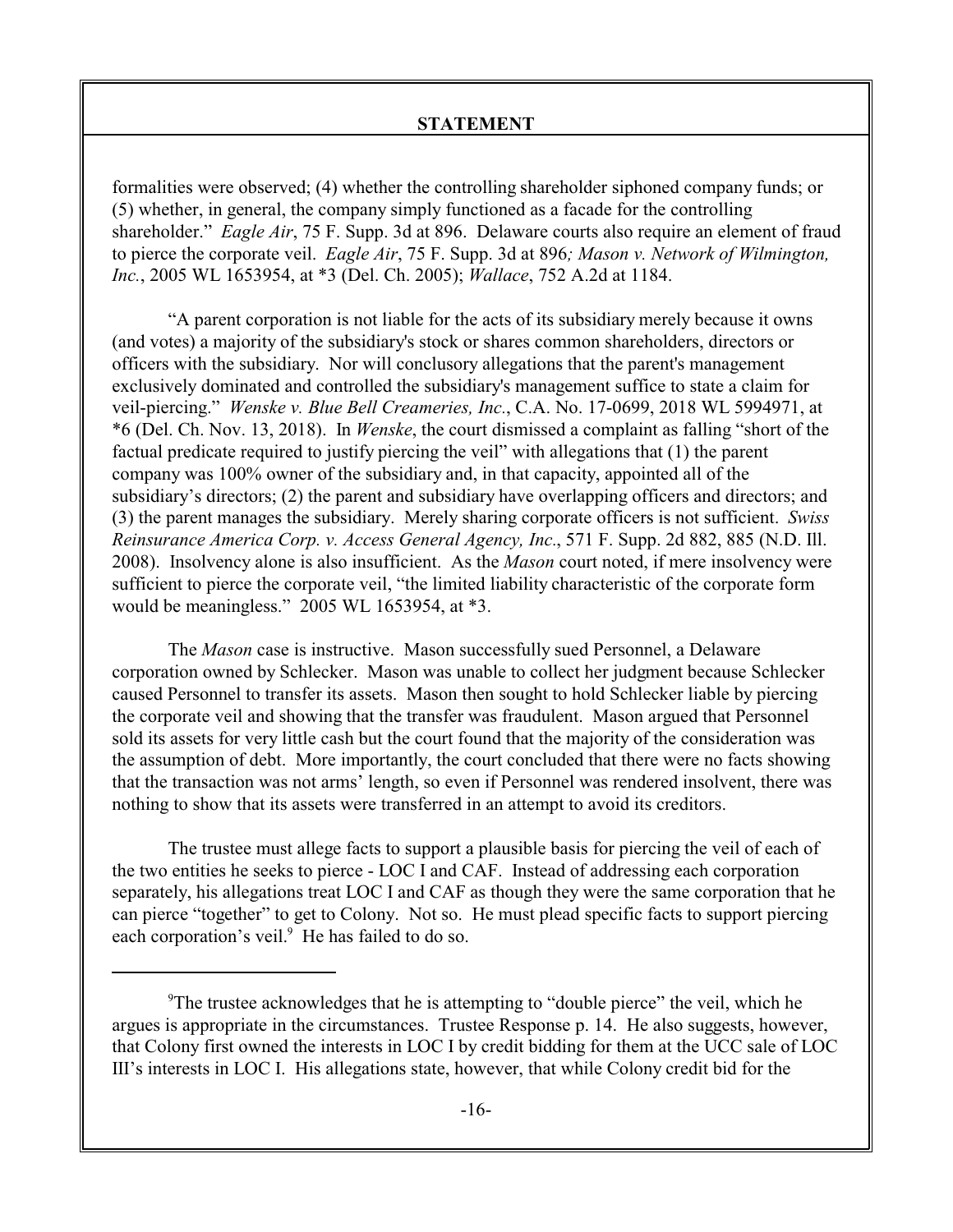The trustee alleges no facts about CAF specifically other than it was created to hold the membership interests of LOC I and was owned and controlled by Colony. He does not allege that CAF was undercapitalized or that it failed to observe corporate formalities. The facts alleged about the unity of ownership and management do not come close to stating a claim to pierce CAF's corporate veil to recover from Colony. As explained above, under Delaware law, mere allegations of unity of ownership, management, and control are insufficient to pierce the corporate veil.

The trustee also fails to allege sufficient facts to support his effort to pierce LOC I's veil. Again, his general allegations that LOC I had no independent existence and that it was controlled by Colony through CAF are insufficient under Delaware law. The trustee also alleges that LOC I became insolvent through the sale of the properties after CAF acquired the interests in LOC I. This does not support piercing the corporate veil in the context of the trustee's other allegations of how and when CAF acquired the interests in LOC I. First, under Delaware law, insolvency alone does not support a claim for piercing. Second, Colony merely foreclosed on the pledge of the ownership interests after LOC I defaulted on the loan, so CAF inherited LOC I in March 2017 as it had been maintained by its previous owner - LOC III, which was owned by James K. McClelland. CAF then caused the sale by LOC I of the properties it owned at that time on which Colony had liens. LOC I's arms-length sale of Colony's collateral to reduce the secured debt owed to Colony would not weigh in favor of piercing the corporate veil merely because the sale proceeds were not sufficient to pay the entire amount owed, thereby creating insolvency. *See, e.g., Mason*, 2005 WL 1653954 (arms-length sale of assets accompanied by assumption of debt was insufficient to justify piercing the corporate veil).

The trustee alleges nothing about undercapitalization or corporate formalities regarding LOC I in his amended complaint. In his response to the motion, however, he states that LOC I was undercapitalized for the undertaking that Colony attempted, without stating what that means. The court assumes that the trustee means that the assets of LOC I were not sufficient to pay the full amount of the secured debt LOC I owed Colony at the time of the sale. As just explained, this would not support the piercing of the veil of LOC I (or CAF) in the circumstances of this case. The trustee also argues in his response that "Colony" did not observe the corporate

interests - meaning it "paid" for them with the debt owed to it that was secured by the pledge of the interests, "at the end of the sale" Colony caused the interests to be transferred from LOC III not to Colony but to CAF, Colony's "designee." Am. Compl. ¶ 94. Under the trustee's allegations, Colony never actually took title to the ownership interests in LOC I. The court has treated Colony as the parent of CAF, which was the only entity that owned the interests in LOC I after the UCC sale. Thus, the trustee's initial statement - that he must pierce two corporations to get to Colony - is correct. He must therefore allege facts to support piercing each corporation's veil.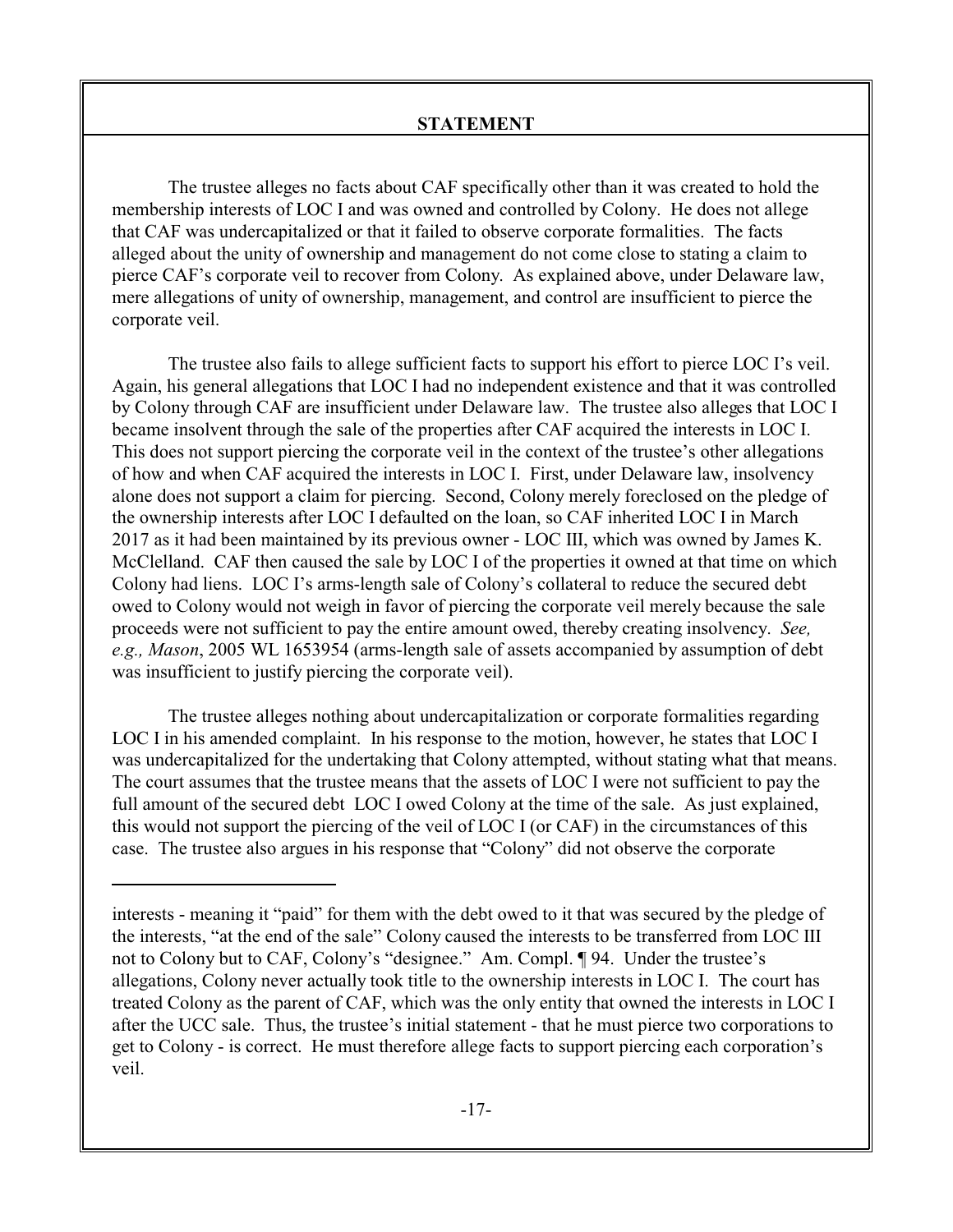formalities. To pierce LOC I's veil, the focus is on corporate formalities observed between LOC I and CAF. The amended complaint is devoid of allegations regarding the observance of corporate formalities by LOC I or CAF (or Colony for that matter).<sup>10</sup>

More importantly, the trustee has failed to allege facts to support the crucial element of his claim without which he cannot pierce either LOC I's or CAF's corporate veil: that LOC I and CAF were shams used solely to commit a fraud or similar injustice on their creditors. Without facts to support this key element, his claims fail under Delaware law. *Eagle Air Transport, Inc.*, 75 F. Supp. 3d at 896, *Winner Acceptance Corp.,* 2008 WL 5352063, at \*5; *Crosse*, 836 A.2d at 496; *Wallace*, 752 A.2d at 1184. The only alleged "fraud" or similar injustice alleged by the trustee is that CAF caused LOC I to sell the properties "quickly and below market," without regard to the rights of other creditors, including the Debtors. This is not sufficient to allege the fraud or injustice required to pierce the corporate veil.

 The trustee uses pejorative and conclusory terms to try to cast the sale of collateral by a secured lender after a loan default as fraudulent or similarly unjust. He fails, however, to allege any facts that justify such a conclusion. For example, the trustee alleges that Colony did nothing to "protect" other creditors of LOC I. But he fails to identify any creditors except the Debtors, and he fails to state any basis for the Debtors being creditors of LOC I (and no basis is apparent). He does not contend that LOC I had any secured creditor other than Colony who could even

 $10$ <sup>10</sup>The trustee argues that he is not required to plead any facts that show that LOC I and CAF did not observe corporate formalities because that information is available only to the defendants. This is not correct. He cites only one case, *Wislow v. Wong*, 713 F. Supp. 1103, 1106 (N.D. Ill. 1989), which was decided long before the Supreme Court changed the standard for pleading to require a plaintiff to plead facts to support each element of his claim. *Ashcroft v. Iqbal*, 556 U.S. 662, 129 S.Ct. 1937 (2009)*; Bell Atlantic Corp. v. Twombly*, 550 U.S. 544, 127 S.Ct. 1955 (2007). Also, *Wislow* involved claims under securities laws, not a claim to pierce the corporate veil. It cited only one case (by the same judge), which stated, "*In a securities fraud case*, plaintiffs need only describe the outline of the fraudulent scheme and need not set forth facts which, because discovery has not been completed, are in the exclusive possession of defendants." *Donato v. Merrill Lynch, Pierce, Fenner & Smith, Inc.*, 663 F. Supp. 669, 673 (N.D. Ill. 1987) (italics added). Thus, this pre-*Twombly* and *Iqbal* "rule" mentioned in *Wislow* applied only in securities cases in any event. The trustee cites no case, decided before or after *Iqbal* and *Twombly*, holding that a plaintiff need not allege facts regarding the observance of corporate formalities for a claim to pierce the corporate veil. If the trustee seeks to pierce the corporate veil based on the failure to observe corporate formalities, he must allege facts supporting that element of the claim.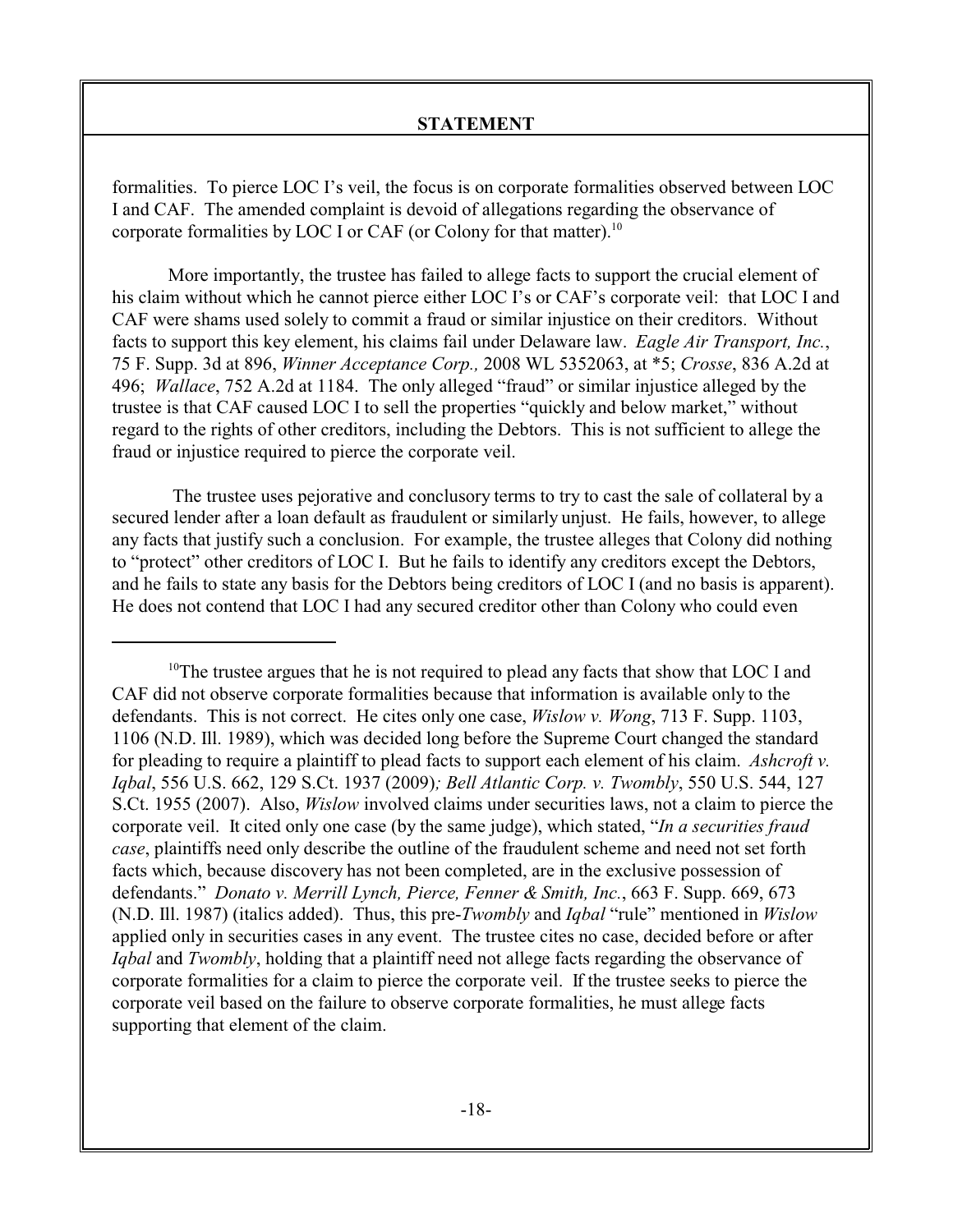potentially assert a competing right to the collateral. He also failed to identify any rights that other creditors of LOC I held or state how they were violated by the sales. He alleges that "there is no evidence that Colony, after taking control of LOC I, made any attempt to ascertain LOC I's general financial condition or to pay or even give notice to LOC I's other creditors, including the debtor." Am. Compl. ¶ 101. This allegation fails to state a fact at all. That *the trustee* does not have evidence of the matters asserted is not an allegation that notice required by any applicable law governing the sale of collateral was not given. The trustee fails to identify any UCC provision or other legal requirement that applied to the sales of the collateral or state how LOC I violated them. As a secured creditor with a first position lien on the properties, Colony was entitled to be paid in full from the proceeds of sale of the collateral before any unsecured creditor of LOC I was entitled to payment from the collateral. Colony was not paid in full from the sale of the properties, which is why it filed a proof of claim in Mack's bankruptcy.<sup>11</sup> The trustee's general arguments about other creditors being prejudiced in an unspecified way by the sale does not support the conclusion that LOC I liquidated the collateral in a way that constituted fraud or similar unjust conduct.

The trustee also alleges that the "quick" sales "raised a barrier" to other creditors, such as the Debtors, pursuing their claims against LOC I. Again, he alleges no facts to support these conclusory assertions. As noted above, he gives no description of any claims the Debtors or anyone else held against LOC I or how those claims could have limited Colony's right to liquidate collateral on which it held first priority liens. The trustee also repeatedly describes the sales as "quick." He presents no factual basis for concluding, however, that the sale of the properties over the 9 month period alleged was unreasonable let alone perpetrated a fraud on creditors. Am. Compl. ¶ 97.<sup>12</sup>

 $12$ The defendants contend in their motion that the bulk sales of the properties were the only cost effective way to sell the properties in question, which were "relatively inexpensive and often dilapidated single family homes." They state that a lengthy marketing effort to sell each property individually was not a viable alternative. The trustee did not contest these assertions, though they involve facts not alleged in the complaint that cannot form the basis for dismissal of a complaint. The trustee has not, however, alleged a factual basis for concluding that the time frame of the sales was unreasonable. Merely calling them "quick" does not give rise to an inference of fraudulent or unjust conduct.

<sup>&</sup>lt;sup>11</sup>Colony argues that Mack had agreed to renovate the properties and that LOC I caused Colony to advance funds for Mack to do so but Mack never performed most of the work. Colony contends that the failure to improve the many dilapidated properties explains in part the difference between the "as improved" values the trustee references and the prices for which the properties ultimately sold. These arguments based on facts outside the complaint, like many others raised by Colony, cannot be considered on a motion to dismiss.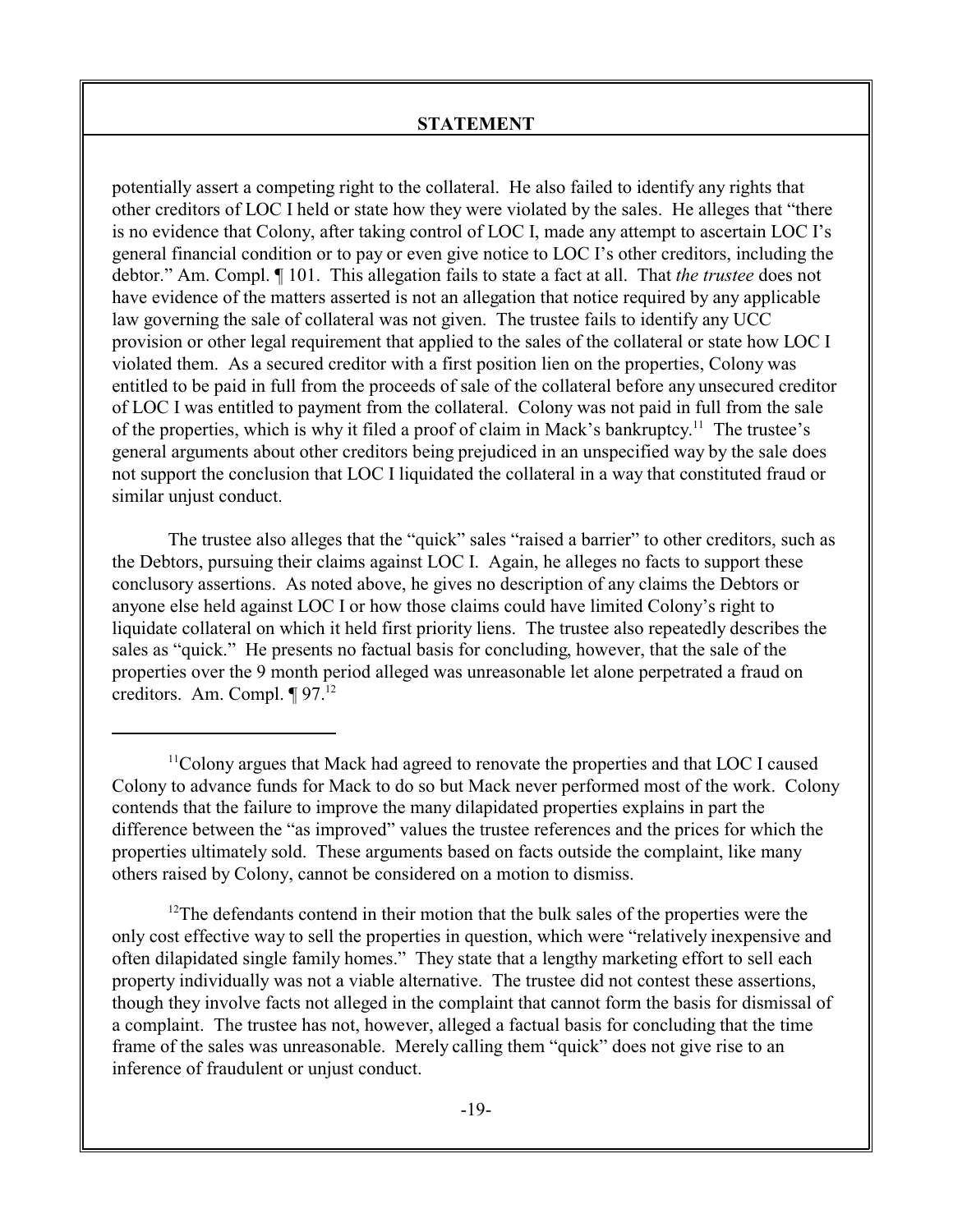Similarly, the trustee's contention that CAF and Colony "unfairly siphoned" off funds from the sale is merely conclusory. Am. Compl. ¶ 142. His allegations show that the collateral was sold and the proceeds were used to pay down the debt secured by the collateral in accordance with Colony's undisputed lien rights. Using the words "unfair" and "siphoned" does not turn this ordinary exercise of a secured creditor's legal rights into fraud or injustice that would justify piercing the corporate veil.

The trustee further alleges that CAF caused the sale of the properties for \$12 million less than Colony had "valued" the properties at "just months earlier," apparently based on the valuations given the properties when the loan funds were advanced. Am. Compl. ¶ 98. Yet, again, the trustee does not allege that LOC I violated any provision of the UCC or other applicable law when it sold the properties or even that its actions were unreasonable. The fact that the properties sold for significantly less than the value Colony previously gave them when it loaned the money does not give rise to a reasonable inference of fraud or similar injustice required to pierce the corporate veil. To the contrary, it is reasonable to assume that LOC I, CAF, and Colony had every incentive to get as much as possible for the properties in the circumstances. There is no reasonable basis for inferring that CAF required LOC I to sell the properties for an inappropriately low price to defraud other creditors, particularly since no other creditor could trump Colony's first-lien right to the proceeds. The trustee also alleges that CAF and Colony sold the properties quickly to "insulate themselves from future liability" but, as discussed above, he alleges no facts to show that LOC I was subject to any liability by anyone in the first place or that any party could even potentially have the right to the proceeds of sale of the properties.

 Finally, the trustee alleges that Colony "caused LOC I's status with the Illinois Secretary of State to be changed to 'revoked' as of May 11, 2018." Am. Compl. ¶ 99. This fact does not support the inference that anything fraudulent or unjust occurred. Under Illinois law, a foreign LLC's authority to transact business in Illinois may be revoked by the Secretary of State if that company fails to perform ministerial acts like paying a fee and filing an annual report. 805 ILCS 180/45-35. It is unclear to what the trustee refers when he alleges that Colony "caused" LOC I's status to be "revoked" but by May 2018, almost a year after the assets were sold, there would have been no purpose in maintaining good standing for LOC I.

The trustee seeks to pierce the corporate veils of two corporations - an extraordinary remedy - based on an ordinary liquidation of collateral. He must allege facts that support the plausible conclusion that both CAF and LOC I were sham entities that operated for no purpose other than to defraud their creditors. The trustee has failed to meet this burden. He has not shown that the sales did not comply with applicable law for liquidation of collateral, nor has he alleged facts that would raise any lack of compliance with applicable law to the level of fraud or similar injustice. The trustee has also failed to cite any similar case in which the sale of collateral to pay a secured debt was deemed a "fraudulent" or similarly "unjust" action that would justify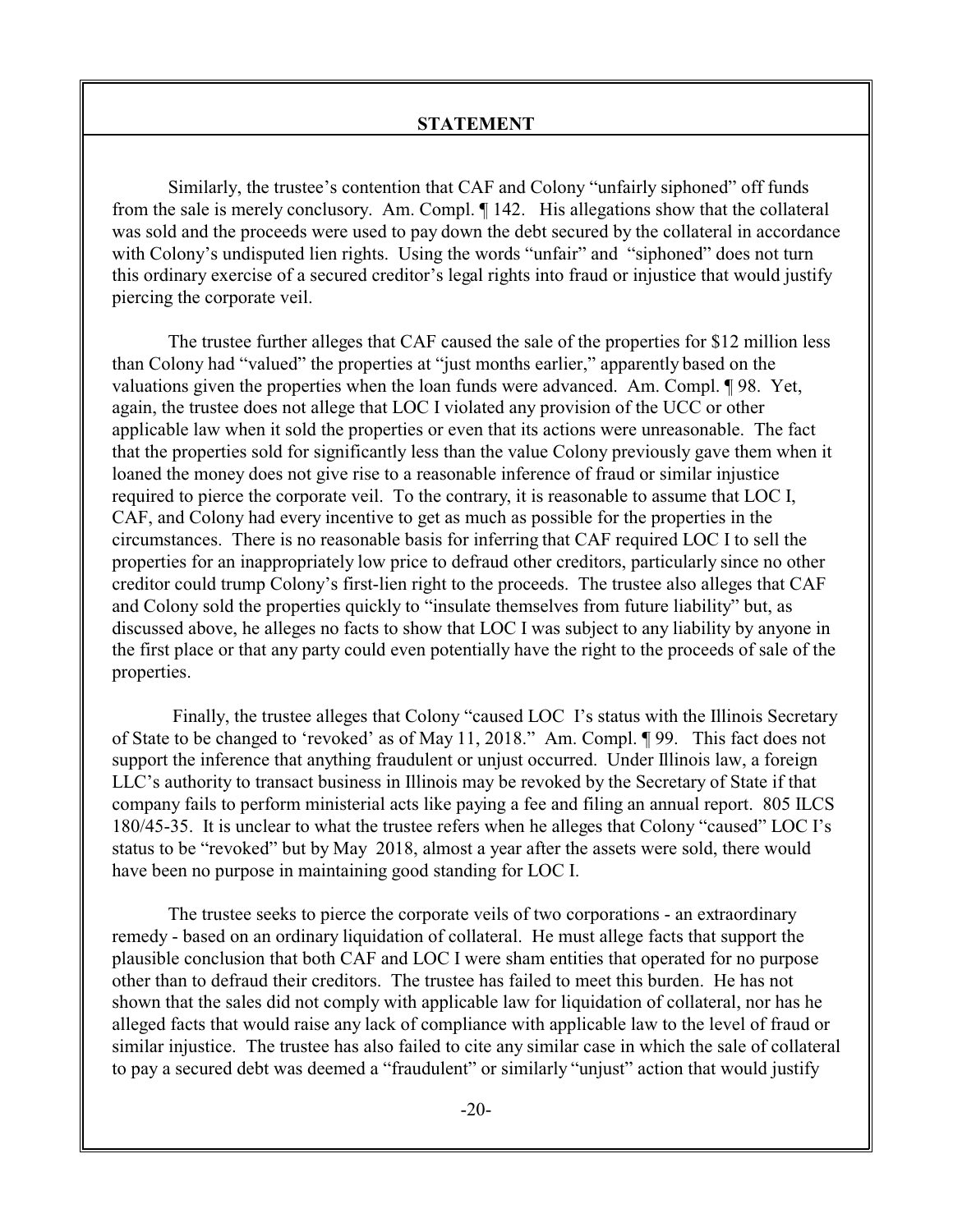piercing the veil.<sup>13</sup> He has therefore failed to plead facts sufficient to state a claim to pierce the corporate veils of LOC I and CAF.

### 5. Conclusion

For all of the reasons stated above, the motion to dismiss is granted as follows:

Count 1: The claim in Count 1 against Colony to avoid and recover fraudulent transfers based on constructive fraud is dismissed. The defendants did not seek dismissal of the claim in Count 1 against LOC I, which is not dismissed.

Count 2: The claim in Count 2 against both Colony and LOC I to avoid and recover fraudulent transfers based on actual fraud is dismissed.

Count 3: The claim in Count 3 to pierce the corporate veils of LOC I and CAF is dismissed.

<sup>&</sup>lt;sup>13</sup>The trustee ignores the cases from this district interpreting Delaware law, *Eagle Air Transport*, 75 F. Supp. 3d 883 and *Swiss Reinsurance*, 571 F. Supp. 2d 882, 885, and relies almost exclusively on *NetJets Aviation, Inc.*, 537 F.3d 168 (2<sup>nd</sup> Cir. 2008). *NetJets*, however, bears no resemblance to this case. In *NetJets*, Zimmerman was the owner of LHC, a Delaware limited liability corporation with which NetJets had entered into two contracts. After LHC terminated the contracts, a large balance remained due to NetJets. LHC then ceased operations. NetJets sued LHC and Zimmerman for breach of contract and equitable remedies. The district court dismissed NetJets' claims against Zimmerman on the ground that there was insufficient evidence to pierce the corporate veil. On appeal, the Second Circuit vacated that portion of the judgment and remanded the case. The court discussed a lot of evidence showing that Zimmerman used LHC as his personal "piggy bank." He put money into LHC when LHC needed it and took money out as he needed it. Zimmerman had LHC making margin calls in his personal investment accounts. LHC made payments to the corporation that owned Zimmerman's home - a \$15 million Park Avenue apartment in which Zimmerman and his family lived. Phone bills, cleaning services, health insurance, a \$350,000 Bentley for Zimmerman's personal use were personal expenses all paid by LHC. It was a classic case of an individual using a corporate entity in an improper manner that disregarded the rights of LHC's creditors. It does not support the trustee's claims here.